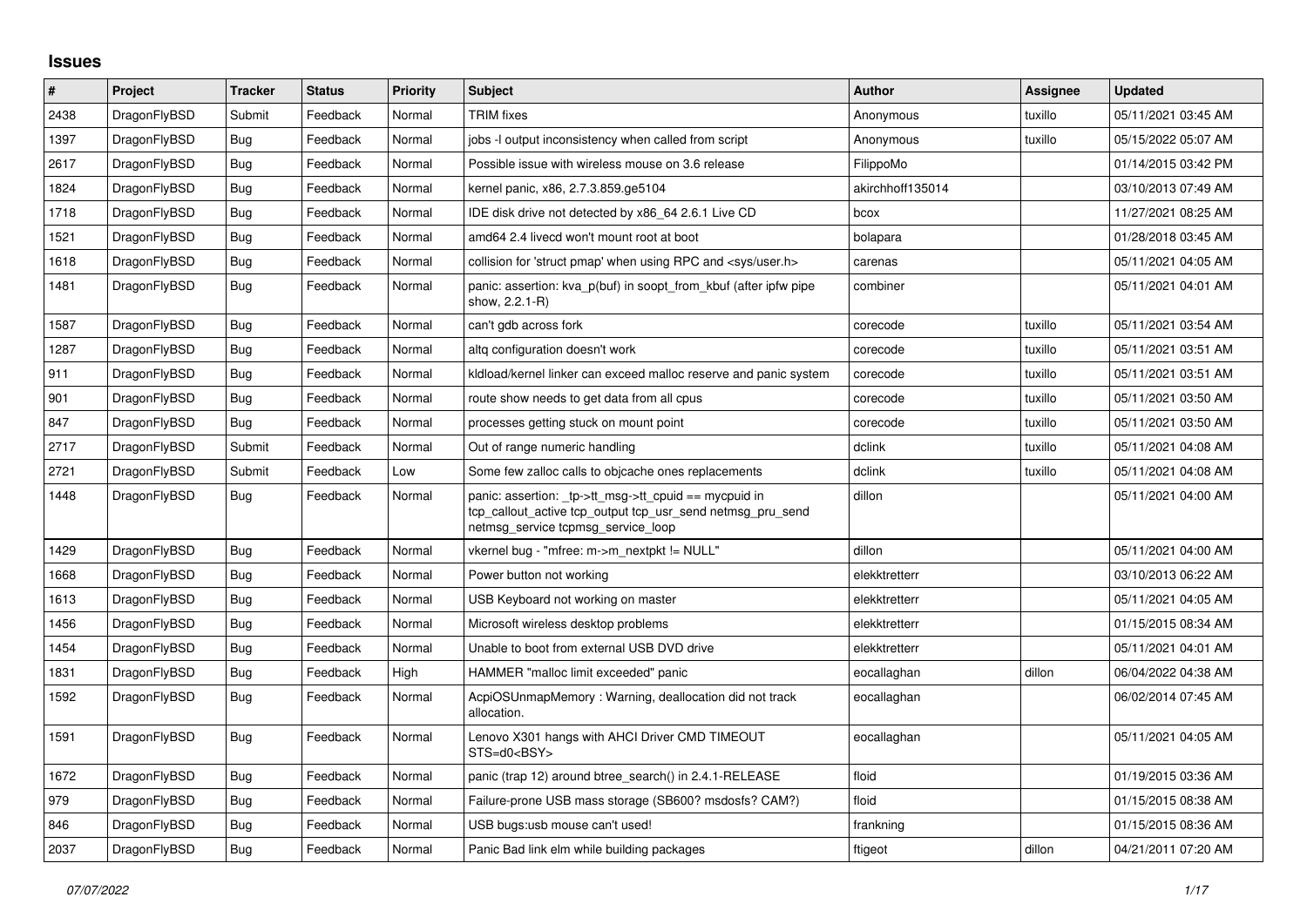| $\vert$ # | Project      | <b>Tracker</b> | <b>Status</b> | <b>Priority</b> | <b>Subject</b>                                                                                                     | <b>Author</b> | Assignee | <b>Updated</b>      |
|-----------|--------------|----------------|---------------|-----------------|--------------------------------------------------------------------------------------------------------------------|---------------|----------|---------------------|
| 1593      | DragonFlyBSD | <b>Bug</b>     | Feedback      | Normal          | panic: assertion: $ccb == ap$ ->ap_err_ccb in ahci_put_err_ccb                                                     | ftigeot       | ftigeot  | 05/15/2022 05:09 AM |
| 1563      | DragonFlyBSD | Bug            | Feedback      | Normal          | reset(1) doesn't reset terminal to the defaults                                                                    | hasso         |          | 03/10/2013 04:17 AM |
| 1486      | DragonFlyBSD | <b>Bug</b>     | Feedback      | Normal          | Interrupt storm related to SATA DVD device                                                                         | hasso         |          | 05/11/2021 04:01 AM |
| 1411      | DragonFlyBSD | <b>Bug</b>     | Feedback      | Normal          | Burning doesn't work with ahci(4)                                                                                  | hasso         | dillon   | 05/11/2021 04:00 AM |
| 1428      | DragonFlyBSD | Bug            | Feedback      | Low             | POSIX.1e implementation is too old                                                                                 | hasso         | tuxillo  | 05/11/2021 04:00 AM |
| 1745      | DragonFlyBSD | <b>Bug</b>     | Feedback      | Normal          | kmalloc panic                                                                                                      | josepht       |          | 05/11/2021 04:05 AM |
| 1330      | DragonFlyBSD | Bug            | Feedback      | Normal          | Hammer, usb disk, SYNCHRONIZE CACHE failure                                                                        | josepht       |          | 06/02/2014 04:56 AM |
| 1717      | DragonFlyBSD | <b>Bug</b>     | Feedback      | Normal          | HAMMER panic in hammer cursor down()                                                                               | josepht1      |          | 05/11/2021 04:05 AM |
| 2090      | DragonFlyBSD | <b>Bug</b>     | Feedback      | Normal          | snd_hda does not support headphone automute                                                                        | justin        |          | 03/29/2012 08:03 PM |
| 385       | DragonFlyBSD | <b>Bug</b>     | Feedback      | Low             | Mail archive address removal                                                                                       | justin        | justin   | 03/09/2013 11:24 AM |
| 1727      | DragonFlyBSD | Bug            | Feedback      | Normal          | CD boot panic (2.6.1) (usb?)                                                                                       | kiril         |          | 05/15/2022 05:10 AM |
| 2288      | DragonFlyBSD | Bug            | Feedback      | Normal          | Random IO performance loss introduced since January 1st                                                            | lentferj      |          | 01/23/2013 04:21 PM |
| 1860      | DragonFlyBSD | Bug            | Feedback      | Normal          | Panic while creating UFS fs on vn(4) for initrd                                                                    | matthias      |          | 02/29/2012 07:16 AM |
| 2644      | DragonFlyBSD | Bug            | Feedback      | Normal          | 3.6.0-REL trap 9 on boot                                                                                           | memmerto      |          | 11/27/2021 08:08 AM |
| 1144      | DragonFlyBSD | <b>Bug</b>     | Feedback      | Normal          | Incorrect clock under KVM                                                                                          | msylvan       |          | 03/09/2013 01:17 PM |
| 2958      | DragonFlyBSD | <b>Bug</b>     | Feedback      | Normal          | Hammer FS dies during pruning after massive write load                                                             | neilb         |          | 10/11/2016 04:20 AM |
| 2957      | DragonFlyBSD | Bug            | Feedback      | Normal          | swapoff -a followed by swapon -a doesn't give your swap back                                                       | neilb         |          | 10/09/2016 04:17 AM |
| 3152      | DragonFlyBSD | Bug            | Feedback      | Normal          | Console's size in ttyv0 and single user mode is sticking to 80x25,<br>while ttyv1 can make use of the whole screen | overtime      |          | 02/24/2019 01:08 AM |
| 1101      | DragonFlyBSD | Bug            | Feedback      | Normal          | ohci related panic                                                                                                 | polachok      |          | 05/11/2021 04:00 AM |
| 1577      | DragonFlyBSD | <b>Bug</b>     | Feedback      | Normal          | panic: assertion: leaf->base.obj_id == ip->obj_id in<br>hammer_ip_delete_range                                     | qhwt+dfly     |          | 05/11/2021 04:01 AM |
| 1387      | DragonFlyBSD | <b>Bug</b>     | Feedback      | Normal          | zero-size malloc and ps: kvm_getprocs: Bad address                                                                 | qhwt+dfly     |          | 05/11/2021 04:00 AM |
| 570       | DragonFlyBSD | <b>Bug</b>     | Feedback      | Normal          | 1.8.x: ACPI problems                                                                                               | qhwt+dfly     |          | 06/02/2014 03:45 AM |
| 1560      | DragonFlyBSD | Bug            | Feedback      | Normal          | Unable to modify partition table on ThinkPad T61p during install                                                   | rehsack       |          | 01/15/2015 08:57 AM |
| 1580      | DragonFlyBSD | Bug            | Feedback      | Normal          | Panic (Fatal trap 12: page fault while in kernel mode) while playing<br>with pf and netif names                    | rumcic        |          | 12/21/2018 01:21 AM |
| 1489      | DragonFlyBSD | Bug            | Feedback      | Normal          | panic: ufs dirbad: bad dir                                                                                         | rumcic        |          | 03/10/2013 04:34 AM |
| 1250      | DragonFlyBSD | Bug            | Feedback      | Normal          | Panic upon plugging an USB flash drive into the machine                                                            | rumcic        |          | 03/10/2013 05:17 AM |
| 1249      | DragonFlyBSD | Bug            | Feedback      | Normal          | panic: ffs vfree: freeing free inode                                                                               | rumcic        |          | 03/10/2013 05:13 AM |
| 2100      | DragonFlyBSD | <b>Bug</b>     | Feedback      | Normal          | devfs related panic                                                                                                | sepherosa     | alexh    | 07/10/2011 02:29 PM |
| 2396      | DragonFlyBSD | <b>Bug</b>     | Feedback      | High            | Latest 3.1 development version core dumps while destroying master<br>PFS.                                          | sgeorge       |          | 01/23/2013 04:10 PM |
| 2347      | DragonFlyBSD | Bug            | Feedback      | High            | Hammer PFSes destroy does not give back full space allocated to<br>PFS.                                            | sgeorge       |          | 07/19/2012 01:11 AM |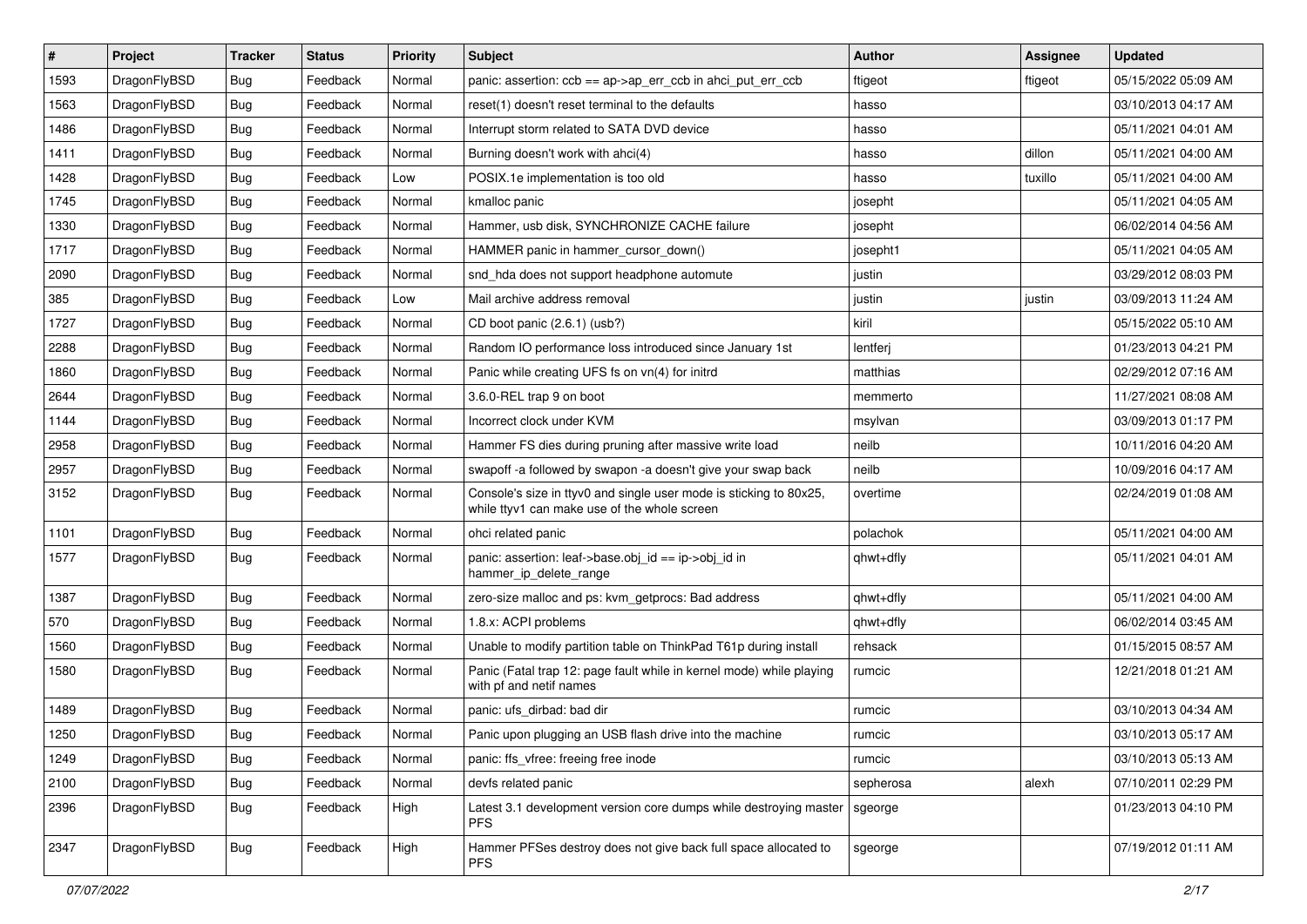| $\vert$ # | Project      | <b>Tracker</b> | <b>Status</b> | <b>Priority</b> | Subject                                                                                       | <b>Author</b>      | Assignee | <b>Updated</b>      |
|-----------|--------------|----------------|---------------|-----------------|-----------------------------------------------------------------------------------------------|--------------------|----------|---------------------|
| 243       | DragonFlyBSD | <b>Bug</b>     | Feedback      | Normal          | weird behavior in the shell                                                                   | swildner           |          | 05/31/2022 02:51 PM |
| 3205      | DragonFlyBSD | <b>Bug</b>     | Feedback      | High            | Go compiler net test failing                                                                  | dfbsd              | tuxillo  | 05/10/2021 02:45 AM |
| 1127      | DragonFlyBSD | <b>Bug</b>     | Feedback      | Low             | cdrom drive not detected                                                                      | tgr                | corecode | 01/15/2015 08:55 AM |
| 285       | DragonFlyBSD | <b>Bug</b>     | Feedback      | Low             | interrupt latency with re without ip address configured                                       | thomas.nikolajsen  |          | 02/20/2014 10:30 AM |
| 2459      | DragonFlyBSD | <b>Bug</b>     | Feedback      | Normal          | apic problems with HP Probook 4510s                                                           | thowe              |          | 11/27/2021 08:22 AM |
| 1579      | DragonFlyBSD | Bug            | Feedback      | Normal          | dfly 2.4.1 does not like HP DL360G4p and Smart Array 6400 with<br>MSA <sub>20</sub>           | tomaz.borstnar     | tuxillo  | 06/02/2014 02:44 PM |
| 1282      | DragonFlyBSD | <b>Bug</b>     | Feedback      | Normal          | panic (trap 12) when booting SMP kernel on Atom 330 (dual core)                               | tomaz.borstnar     |          | 05/11/2021 04:00 AM |
| 806       | DragonFlyBSD | <b>Bug</b>     | Feedback      | Normal          | boot error on MacBook                                                                         | tralamazza         |          | 06/04/2022 05:28 AM |
| 2638      | DragonFlyBSD | Bug            | Feedback      | High            | Fix machdep.pmap_mmu_optimize                                                                 | tuxillo            |          | 05/11/2021 04:07 AM |
| 2556      | DragonFlyBSD | <b>Bug</b>     | Feedback      | Normal          | DragonFly v3.5.0.81.gd3479 - Process signal weirdness                                         | tuxillo            |          | 12/17/2013 03:48 PM |
| 1332      | DragonFlyBSD | Bug            | Feedback      | Normal          | DFBSD 2.2 - Booting usbcdrom/usbsticks on thinkpad hangs on<br>"BTX Halted"                   | tuxillo            |          | 05/11/2021 04:00 AM |
| 2636      | DragonFlyBSD | <b>Bug</b>     | Feedback      | Low             | Add -x flag to iostat (a la solaris)                                                          | tuxillo            |          | 05/11/2021 04:07 AM |
| 293       | DragonFlyBSD | Bug            | Feedback      | Low             | Various updates to the handbook                                                               | victor             | victor   | 03/10/2013 04:46 AM |
| 2081      | DragonFlyBSD | <b>Bug</b>     | Feedback      | Normal          | Panic on device "detach" / "failure"                                                          | vsrinivas          |          | 02/29/2012 07:11 AM |
| 1398      | DragonFlyBSD | Submit         | In Progress   | Normal          | hdestroy(3) restricts hash key to point to malloc'ed space                                    | Anonymous          |          | 08/20/2021 04:06 PM |
| 1390      | DragonFlyBSD | Bug            | In Progress   | Normal          | Use id_t type for {get,set}priority()                                                         | Anonymous          | tuxillo  | 07/05/2019 02:18 AM |
| 1700      | DragonFlyBSD | Submit         | In Progress   | Normal          | skip boot2 menu on <enter></enter>                                                            | Johannes.Hofmann   | tuxillo  | 05/15/2022 08:35 AM |
| 2499      | DragonFlyBSD | Bug            | In Progress   | Urgent          | DRAGONFLY_3_2 lockd not responding correctly                                                  | Nerzhul            |          | 01/22/2013 12:47 PM |
| 3299      | DragonFlyBSD | Bug            | In Progress   | Normal          | DragonFlyBSD reports utterly wrong uptime (most of the time, right<br>after booting in)       | adrian             |          | 11/11/2021 01:43 PM |
| 1921      | DragonFlyBSD | <b>Bug</b>     | In Progress   | Normal          | we miss mlockall                                                                              | alexh              | tuxillo  | 06/18/2022 04:08 AM |
| 1148      | DragonFlyBSD | <b>Bug</b>     | In Progress   | Low             | BCM4311 wireless network adapter detected but not functional                                  | archimedes.gaviola |          | 05/11/2021 04:00 AM |
| 331       | DragonFlyBSD | <b>Bug</b>     | In Progress   | Normal          | ftpsesame (aka Bridging S01E03)                                                               | bastyaelvtars      |          | 03/09/2013 12:28 PM |
| 725       | DragonFlyBSD | <b>Bug</b>     | In Progress   | Low             | 'make distribution' fails w/'ro' /usr/obj                                                     | c.turner           |          | 03/09/2013 01:01 PM |
| 1584      | DragonFlyBSD | Bug            | In Progress   | Normal          | can't use ssh from jail: debug1: read_passphrase: can't open<br>/dev/tty: Device busy         | corecode           | tuxillo  | 05/11/2021 03:53 AM |
| 1583      | DragonFlyBSD | Bug            | In Progress   | Normal          | panic: assertion: cursor- $\gt$ trans- $\gt$ sync lock refs $> 0$ in<br>hammer_recover_cursor | corecode           | tuxillo  | 05/11/2021 03:53 AM |
| 1547      | DragonFlyBSD | <b>Bug</b>     | In Progress   | Normal          | disklabel64 automatic sizing                                                                  | corecode           | tuxillo  | 05/11/2021 03:52 AM |
| 1528      | DragonFlyBSD | <b>Bug</b>     | In Progress   | Normal          | ktrace does not show proper return values for pipe(2)                                         | corecode           | tuxillo  | 05/11/2021 03:52 AM |
| 1475      | DragonFlyBSD | <b>Bug</b>     | In Progress   | Normal          | kernel blocks with low memory and syscons setting a high res mode<br>scrollback               | corecode           | tuxillo  | 05/11/2021 03:52 AM |
| 1469      | DragonFlyBSD | <b>Bug</b>     | In Progress   | Normal          | Hammer history security concern                                                               | corecode           | tuxillo  | 05/11/2021 03:52 AM |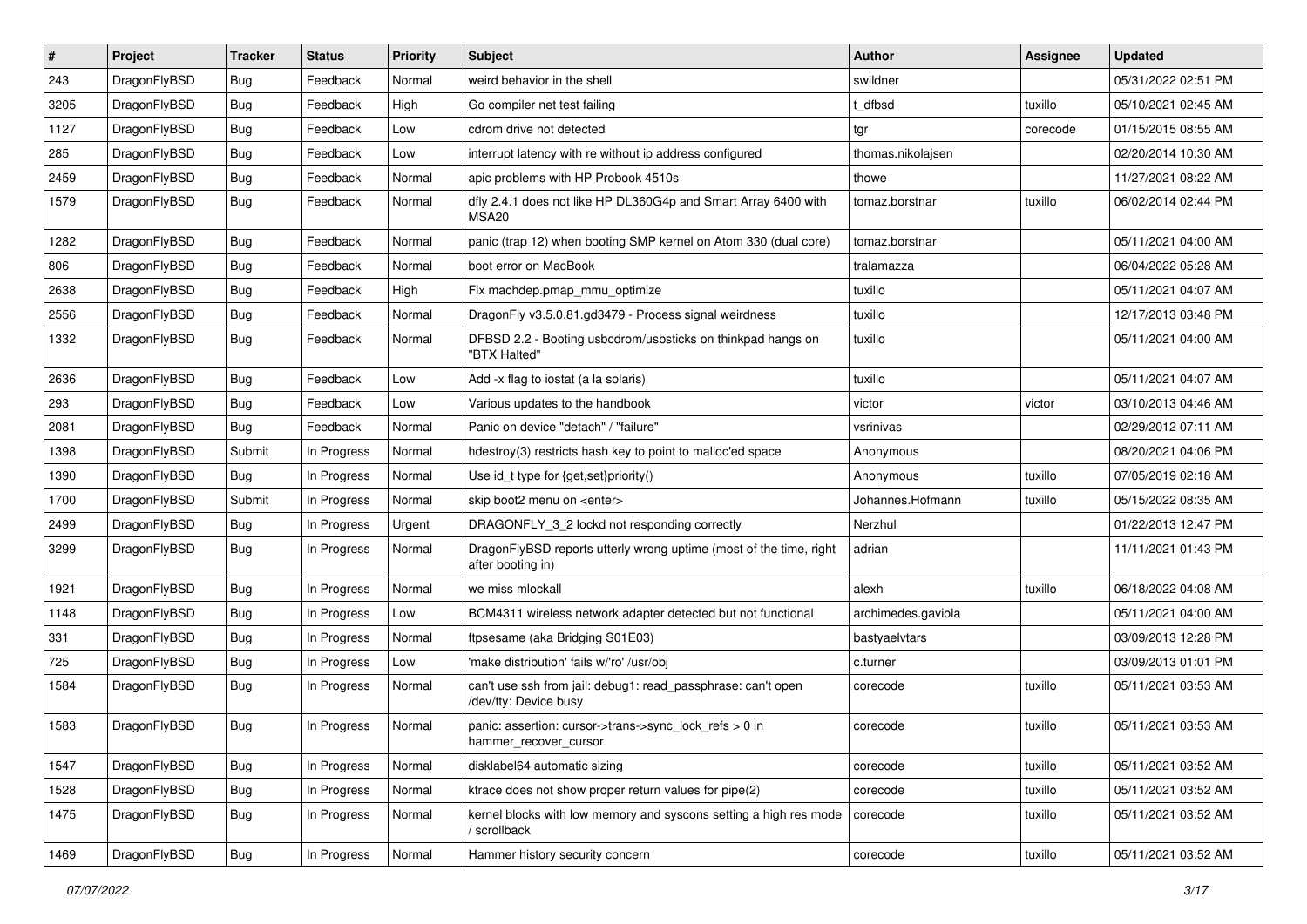| #    | Project      | <b>Tracker</b> | <b>Status</b> | <b>Priority</b> | <b>Subject</b>                                                                                         | Author        | Assignee  | <b>Updated</b>      |
|------|--------------|----------------|---------------|-----------------|--------------------------------------------------------------------------------------------------------|---------------|-----------|---------------------|
| 1307 | DragonFlyBSD | <b>Bug</b>     | In Progress   | Normal          | hammer tid -2 shows unexpected result                                                                  | corecode      |           | 10/18/2016 05:29 PM |
| 1030 | DragonFlyBSD | <b>Bug</b>     | In Progress   | Normal          | msdosfs umount panic                                                                                   | corecode      | tuxillo   | 05/11/2021 03:51 AM |
| 781  | DragonFlyBSD | <b>Bug</b>     | In Progress   | Normal          | fdisk uses wrong geometry on usb flash drives                                                          | corecode      | tuxillo   | 05/11/2021 03:50 AM |
| 742  | DragonFlyBSD | Bug            | In Progress   | Normal          | umount problems with multiple mounts                                                                   | corecode      | tuxillo   | 06/25/2022 04:02 AM |
| 3145 | DragonFlyBSD | Submit         | In Progress   | Normal          | Update libelf to FreeBSD 12 current and build as base library usable<br>by ports                       | davshao       | tuxillo   | 08/20/2021 03:58 PM |
| 3031 | DragonFlyBSD | Submit         | In Progress   | Normal          | Update drm/radeon to Linux 4.7.10 as much as possible                                                  | davshao       | ftigeot   | 08/19/2021 12:33 PM |
| 2414 | DragonFlyBSD | <b>Bug</b>     | In Progress   | Normal          | Lenovo S10 acpi freeze (not new)                                                                       | davshao       |           | 05/11/2021 04:13 AM |
| 3021 | DragonFlyBSD | Bug            | In Progress   | Normal          | sys/dev/drm/i915/i915_gem_stolen.c:115]: (error) Signed integer<br>overflow for expression '65535<<20' | dcb           |           | 04/11/2017 12:46 PM |
| 3011 | DragonFlyBSD | <b>Bug</b>     | In Progress   | Normal          | dragonfly/sys/dev/netif/re/re.c: suspicious code?                                                      | dcb           |           | 07/29/2017 01:26 AM |
| 1336 | DragonFlyBSD | Bug            | In Progress   | Normal          | Still looking for reports of missed directory entries w/ HAMMER                                        | dillon        |           | 05/11/2021 04:00 AM |
| 1669 | DragonFlyBSD | <b>Bug</b>     | In Progress   | Normal          | Drive wont open using button                                                                           | elekktretterr |           | 02/29/2012 12:05 PM |
| 1181 | DragonFlyBSD | <b>Bug</b>     | In Progress   | Normal          | ACX111 panic                                                                                           | elekktretterr |           | 05/11/2021 04:00 AM |
| 2819 | DragonFlyBSD | Bug            | In Progress   | Normal          | Random micro system freezes after a week of uptime                                                     | ftigeot       | dillon    | 08/16/2015 08:46 PM |
| 884  | DragonFlyBSD | <b>Bug</b>     | In Progress   | High            | Performance/memory problems under filesystem IO load                                                   | hasso         |           | 05/11/2021 03:50 AM |
| 1502 | DragonFlyBSD | Bug            | In Progress   | Normal          | Lock while deleting files from nohistory HAMMER directories                                            | hasso         |           | 03/10/2013 04:28 AM |
| 2353 | DragonFlyBSD | Bug            | In Progress   | Normal          | panic: assertion "gd->gd_spinlocks_wr == 0" failed in<br>bsd4 schedulerclock                           | jaydg         | alexh     | 11/28/2012 01:57 AM |
| 2731 | DragonFlyBSD | Bug            | In Progress   | Normal          | Screen full of random colors when starting Xorg with Intel Haswell<br>HD Graphics P4600                | jkatzmaier    |           | 11/12/2014 04:08 PM |
| 3089 | DragonFlyBSD | <b>Bug</b>     | In Progress   | Normal          | vtnet(4) - disable TCP checksum offload by default                                                     | jlane         | vadaszi   | 05/11/2021 04:14 AM |
| 2391 | DragonFlyBSD | <b>Bug</b>     | In Progress   | Normal          | System lock with ahci and acpi enabled on ATI RS690 chipset with<br>SMB600 sata controller             | jorisgio      | vadaszi   | 06/03/2015 03:51 PM |
| 2013 | DragonFlyBSD | <b>Bug</b>     | In Progress   | Normal          | oversized DMA request loop                                                                             | josepht       |           | 05/11/2021 04:06 AM |
| 3310 | DragonFlyBSD | Bug            | In Progress   | Normal          | NVMM+QEMU fail to boot with UEFI: Mem Assist Failed<br>[gpa=0xfffffff0]                                | liweitianux   |           | 01/11/2022 03:22 PM |
| 3028 | DragonFlyBSD | Bug            | In Progress   | Normal          | installer: confusion of set/get disk encryption passphrase dialogs                                     | liweitianux   | tuxillo   | 06/03/2022 05:13 PM |
| 3111 | DragonFlyBSD | <b>Bug</b>     | In Progress   | High            | Mouse lags every second heavily under X11                                                              | mneumann      |           | 12/12/2017 09:46 PM |
| 3317 | DragonFlyBSD | Bug            | In Progress   | Normal          | Network vtnet0 not working on Hetzner cloud                                                            | mneumann      |           | 06/18/2022 03:55 AM |
| 168  | DragonFlyBSD | Bug            | In Progress   | Normal          | Livelocked limit engaged while trying to setup IPW wireless                                            | mschacht      | sepherosa | 05/11/2021 04:05 AM |
| 1368 | DragonFlyBSD | <b>Bug</b>     | In Progress   | Normal          | suspend signal race?                                                                                   | qhwt+dfly     |           | 05/11/2021 03:51 AM |
| 1218 | DragonFlyBSD | <b>Bug</b>     | In Progress   | Normal          | panic: assertion: error == 0 in hammer_start_transaction                                               | rumcic        |           | 05/11/2021 04:00 AM |
| 998  | DragonFlyBSD | Bug            | In Progress   | Normal          | Unconfiguring a vn while it is mounted                                                                 | rumcic        | tuxillo   | 05/11/2021 04:00 AM |
| 2549 | DragonFlyBSD | <b>Bug</b>     | In Progress   | Normal          | netgraph7: Kernel page fault.                                                                          | russiane39    | nant      | 05/10/2013 11:20 PM |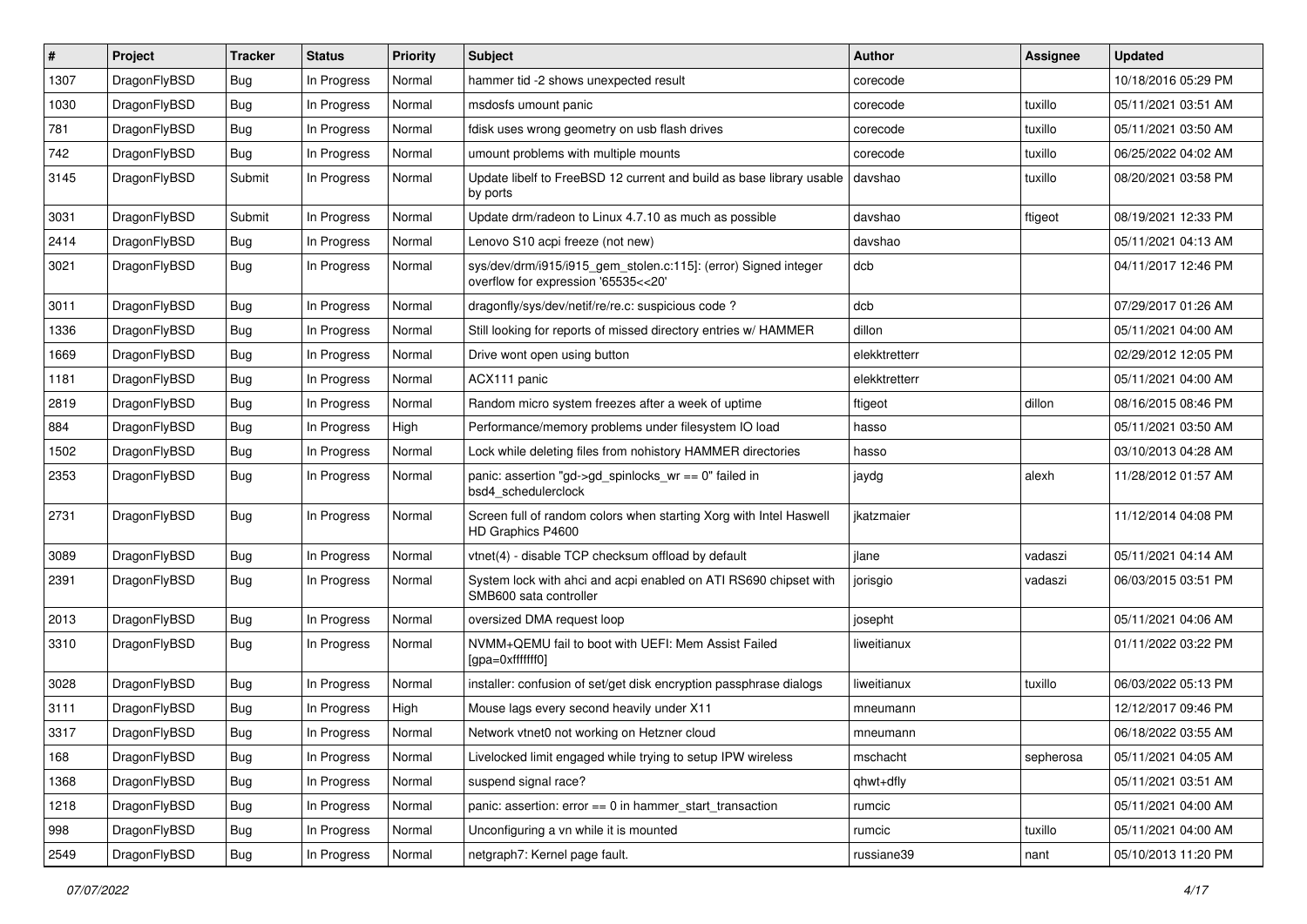| #    | Project      | <b>Tracker</b> | <b>Status</b> | <b>Priority</b> | Subject                                                                                                                                                     | <b>Author</b>     | Assignee | <b>Updated</b>      |
|------|--------------|----------------|---------------|-----------------|-------------------------------------------------------------------------------------------------------------------------------------------------------------|-------------------|----------|---------------------|
| 3160 | DragonFlyBSD | Submit         | In Progress   | Normal          | State the implementation difference in pkill/pgrep manual                                                                                                   | sevan             | tuxillo  | 06/03/2022 05:15 PM |
| 1302 | DragonFlyBSD | <b>Bug</b>     | In Progress   | Normal          | Checkpoint regression?                                                                                                                                      | sjg               | sjg      | 07/10/2013 05:22 PM |
| 3113 | DragonFlyBSD | <b>Bug</b>     | In Progress   | Urgent          | Booting vKernel fails due being out of swap space                                                                                                           | tcullen           |          | 05/11/2021 04:14 AM |
| 2296 | DragonFlyBSD | <b>Bug</b>     | In Progress   | High            | panic: assertion "m->wire count > 0" failed                                                                                                                 | thomas.nikolajsen |          | 08/30/2012 06:09 AM |
| 3269 | DragonFlyBSD | <b>Bug</b>     | In Progress   | Normal          | Is double-buffer'd buf still required by HAMMER2 ?                                                                                                          | tkusumi           |          | 05/12/2021 04:09 PM |
| 3295 | DragonFlyBSD | <b>Bug</b>     | In Progress   | Normal          | Adapt devel/libvirt for nvmm                                                                                                                                | tuxillo           | tuxillo  | 11/03/2021 04:56 PM |
| 2358 | DragonFlyBSD | <b>Bug</b>     | In Progress   | Normal          | DFBSD v3.0.2.32.g928ca - panic: hammer: insufficient undo FIFO<br>space!                                                                                    | tuxillo           | tuxillo  | 05/10/2021 02:50 AM |
| 2351 | DragonFlyBSD | <b>Bug</b>     | In Progress   | Normal          | DFBSD v3.1.0.579.g44ccf - Stuck during startup, random freezes                                                                                              | tuxillo           |          | 04/24/2012 08:21 AM |
| 2345 | DragonFlyBSD | <b>Bug</b>     | In Progress   | Normal          | DFBSD v3.1.0.457.gd679f - NFS panic on diskless station                                                                                                     | tuxillo           |          | 04/07/2012 05:22 PM |
| 2282 | DragonFlyBSD | <b>Bug</b>     | In Progress   | Normal          | gdb segfaults with certain corefiles                                                                                                                        | tuxillo           |          | 01/18/2012 04:40 PM |
| 2631 | DragonFlyBSD | <b>Bug</b>     | In Progress   | Low             | Verify library versioning current with full package build and switch it<br>on (after publishing packages)                                                   | tuxillo           |          | 05/11/2021 04:06 AM |
| 1819 | DragonFlyBSD | <b>Bug</b>     | In Progress   | Low             | truss - Major revamping task list                                                                                                                           | tuxillo           | tuxillo  | 11/27/2021 08:45 AM |
| 2360 | DragonFlyBSD | <b>Bug</b>     | In Progress   | Normal          | Wishlist: virtio driver import                                                                                                                              | vsrinivas         |          | 06/04/2022 04:16 AM |
| 1749 | DragonFlyBSD | <b>Bug</b>     | In Progress   | Normal          | HAMMER fsstress panic in hammer_flush_inode_core<br>'ip->flush_state != HAMMER_FST_FLUSH'                                                                   | vsrinivas         |          | 05/11/2021 04:06 AM |
| 1744 | DragonFlyBSD | <b>Bug</b>     | In Progress   | Normal          | HAMMER fsstress panic in hammer_setup_child_callback                                                                                                        | vsrinivas         |          | 05/11/2021 04:05 AM |
| 1661 | DragonFlyBSD | <b>Bug</b>     | In Progress   | Normal          | panic on password entry mount smb filesystem                                                                                                                | vsrinivas         |          | 11/27/2021 08:29 AM |
| 2797 | DragonFlyBSD | <b>Bug</b>     | In Progress   | Low             | vkernels with & without machdep.pmap_mmu_optimize                                                                                                           | yellowrabbit2010  |          | 11/27/2021 08:06 AM |
| 604  | DragonFlyBSD | <b>Bug</b>     | In Progress   | Normal          | 1.8.1-RELEASE - clock runs fast on mainboard ASUS P5A-B                                                                                                     | yeti              |          | 05/11/2021 03:55 AM |
| 3318 | DragonFlyBSD | <b>Bug</b>     | In Progress   | Normal          | Segmenation fault when a process resumed with checkpt exits                                                                                                 | zabolekar         | tuxillo  | 06/18/2022 08:24 AM |
| 3194 | DragonFlyBSD | <b>Bug</b>     | New           | High            | Hammer kernel crash on mirror-stream of PFS after upgrade<br>(assertion "cursor->flags &<br>HAMMER_CURSOR_ITERATE_CHECK" failed in<br>hammer_btree_iterate) | Anonymous         |          | 06/29/2019 01:32 PM |
| 3041 | DragonFlyBSD | Submit         | New           | Normal          | firmware: Remove embedding of multiple images in one module.                                                                                                | Anonymous         |          | 12/25/2020 02:15 AM |
| 2297 | DragonFlyBSD | <b>Bug</b>     | New           | Normal          | strange NFS (client) error messages / problems                                                                                                              | Anonymous         |          | 02/19/2012 02:59 PM |
| 2292 | DragonFlyBSD | Bug            | New           | Normal          | re interface with jumbo frames (mtu larger than 1500) hangs after<br>some traffic                                                                           | Anonymous         |          | 01/31/2012 12:11 AM |
| 2052 | DragonFlyBSD | <b>Bug</b>     | New           | Normal          | Kernel panic: CPU APIC ID out of range                                                                                                                      | Anonymous         |          | 05/02/2011 11:06 AM |
| 1695 | DragonFlyBSD | <b>Bug</b>     | New           | Normal          | NFS-related system breakdown                                                                                                                                | Anonymous         |          | 04/10/2014 12:35 AM |
| 2870 | DragonFlyBSD | <b>Bug</b>     | New           | High            | Broken text and icons when glamor acceleration is used                                                                                                      | 375gnu            | ftigeot  | 01/31/2016 12:13 AM |
| 2806 | DragonFlyBSD | <b>Bug</b>     | <b>New</b>    | Normal          | failed to configure a link-local address on ath0 (errno = 22)                                                                                               | Chingyuan         |          | 05/25/2021 01:00 AM |
| 989  | DragonFlyBSD | <b>Bug</b>     | New           | Normal          | installer/fdisk trouble with wrapped values                                                                                                                 | Discodestroyer    |          | 02/18/2014 06:27 AM |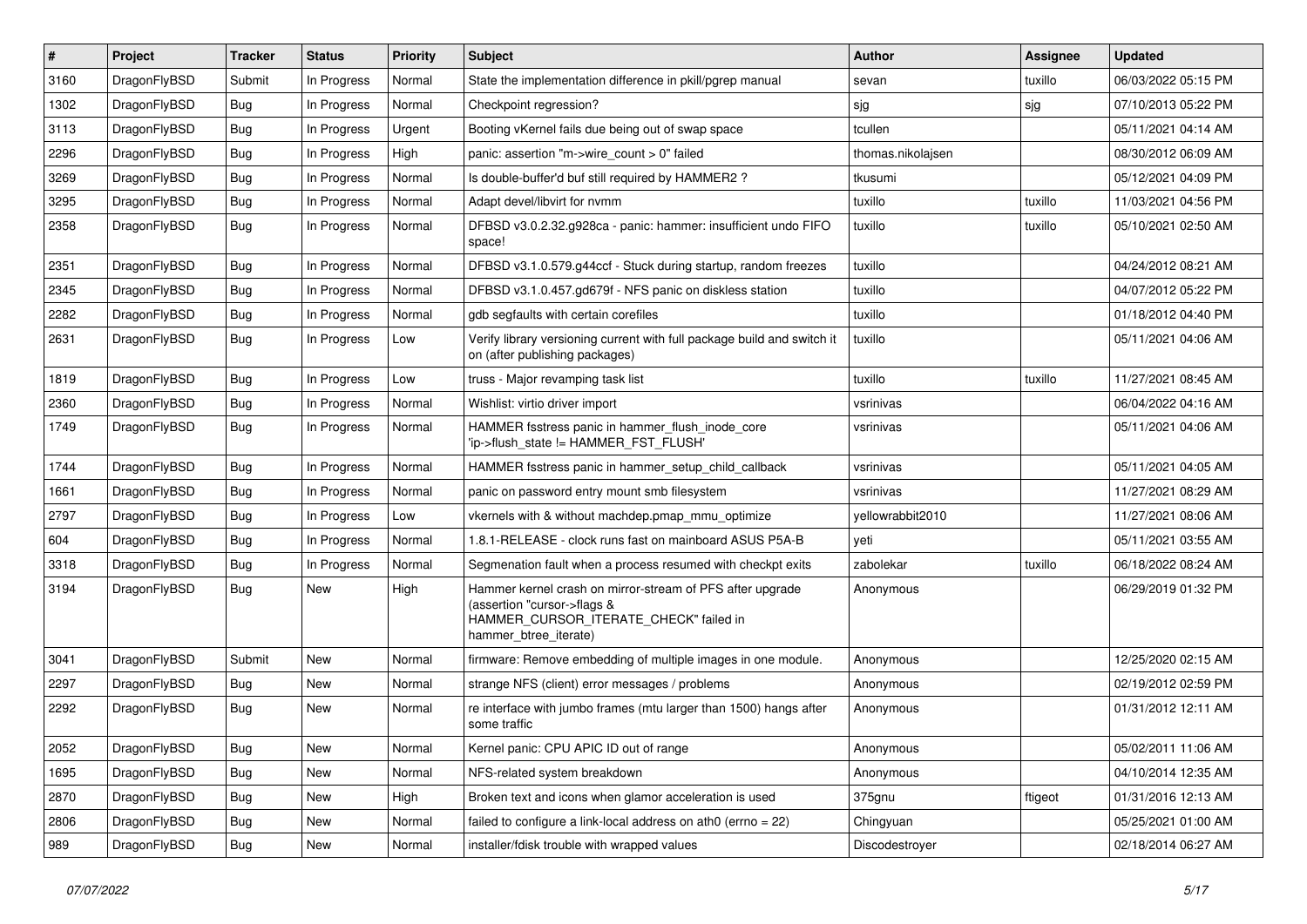| #    | Project      | <b>Tracker</b> | <b>Status</b> | <b>Priority</b> | Subject                                                                                                                      | Author             | Assignee | <b>Updated</b>      |
|------|--------------|----------------|---------------|-----------------|------------------------------------------------------------------------------------------------------------------------------|--------------------|----------|---------------------|
| 2620 | DragonFlyBSD | <b>Bug</b>     | New           | Normal          | moused problem                                                                                                               | FilippoMo          |          | 12/20/2013 10:32 AM |
| 2618 | DragonFlyBSD | <b>Bug</b>     | New           | Normal          | mouse problem on RELEASE-3_6_0                                                                                               | FilippoMo          |          | 12/20/2013 03:26 AM |
| 2453 | DragonFlyBSD | <b>Bug</b>     | New           | Normal          | panic: assertion "gd->gd_spinlocks == 0" failed                                                                              | Johannes.Hofmann   |          | 11/12/2012 12:54 PM |
| 1850 | DragonFlyBSD | <b>Bug</b>     | New           | Normal          | volume-add on hammer root fs panic                                                                                           | Johannes.Hofmann   |          | 04/18/2019 04:27 AM |
| 3006 | DragonFlyBSD | <b>Bug</b>     | <b>New</b>    | Normal          | boot0cfg: panic in kern_udev.c in function _udev_dict_set_cstr when<br>installing in VirtualBox                              | MichiGreat         |          | 04/01/2017 02:22 PM |
| 1246 | DragonFlyBSD | <b>Bug</b>     | <b>New</b>    | Normal          | bad resolution (monitor desync) with livedvd                                                                                 | Przem0l            |          | 02/18/2014 06:29 AM |
| 2493 | DragonFlyBSD | <b>Bug</b>     | <b>New</b>    | Normal          | vidcontrol: invalid video mode name                                                                                          | Svarov             |          | 01/24/2013 09:55 AM |
| 2595 | DragonFlyBSD | <b>Bug</b>     | New           | Normal          | DragonFly 3.4.3 crashes on SUN Blade X6250 with Qlogic ISP 2432<br>FC card                                                   | Turvamies          |          | 10/07/2013 11:53 AM |
| 3240 | DragonFlyBSD | <b>Bug</b>     | New           | High            | compile error because of openssl with /usr/dports/security/rhash for<br>mysql 8 install                                      | <b>UlasSAYGIN</b>  |          | 06/04/2020 08:05 AM |
| 3219 | DragonFlyBSD | <b>Bug</b>     | New           | Normal          | x11/xorg port can not be build                                                                                               | <b>UlasSAYGIN</b>  |          | 03/31/2020 08:57 AM |
| 3120 | DragonFlyBSD | <b>Bug</b>     | New           | Normal          | Intel AC 8260 firmware does not load                                                                                         | Vintodrimmer       |          | 08/28/2018 03:30 AM |
| 2852 | DragonFlyBSD | Bug            | New           | Normal          | Hammer File System - hangs on undo during system boot / mount -<br>will not recover on DragonFlyBSD newer than 3.6.0         | abale              |          | 05/11/2021 04:07 AM |
| 1941 | DragonFlyBSD | <b>Bug</b>     | New           | Normal          | wlan config crash                                                                                                            | abandon.every.hope |          | 12/24/2010 07:54 PM |
| 2250 | DragonFlyBSD | <b>Bug</b>     | New           | Normal          | Kernel panic                                                                                                                 | adamk              |          | 11/23/2018 01:10 AM |
| 3301 | DragonFlyBSD | <b>Bug</b>     | <b>New</b>    | Normal          | Gkrellm from the packages is not showing logged in users in main<br>window, logged in users always $== 0$                    | adrian             |          | 01/08/2022 04:24 AM |
| 3300 | DragonFlyBSD | Bug            | New           | Normal          | Running Xvnc from TigerVNC package through the INETD daemon<br>in TCP WAIT mode fails hard                                   | adrian             |          | 01/08/2022 04:25 AM |
| 2210 | DragonFlyBSD | <b>Bug</b>     | <b>New</b>    | Normal          | Bugtracker cannot assign default project for new users                                                                       | ahuete.devel       |          | 11/17/2011 11:30 AM |
| 1714 | DragonFlyBSD | <b>Bug</b>     | New           | Low             | hwpmc                                                                                                                        | alexh              | swildner | 08/18/2012 02:03 PM |
| 2520 | DragonFlyBSD | <b>Bug</b>     | <b>New</b>    | Normal          | panic: assertion "IS_SERIALIZED((ifp->if_serializer))" failed in<br>if_default_serialize_assert at /usr/src/sys/net/if.c:437 | ano                |          | 03/09/2013 12:14 AM |
| 2329 | DragonFlyBSD | <b>Bug</b>     | <b>New</b>    | Normal          | ibm x3550 & acpi                                                                                                             | ano                |          | 06/03/2014 11:37 AM |
| 3278 | DragonFlyBSD | <b>Bug</b>     | <b>New</b>    | Normal          | Second screen image is distorted                                                                                             | arcade@b1t.name    |          | 07/10/2021 03:36 AM |
| 3209 | DragonFlyBSD | <b>Bug</b>     | New           | Normal          | svc has some minor bugs                                                                                                      | arcade@b1t.name    |          | 10/24/2019 09:08 AM |
| 3311 | DragonFlyBSD | <b>Bug</b>     | New           | Low             | TrueCrypt support may cause kernel crash                                                                                     | arcade@b1t.name    |          | 04/29/2022 06:19 AM |
| 2882 | DragonFlyBSD | <b>Bug</b>     | New           | Low             | bridge sends packets from individual interfaces                                                                              | arcade@b1t.name    |          | 01/09/2016 12:43 PM |
| 2878 | DragonFlyBSD | <b>Bug</b>     | New           | Low             | [fix] CCVER problem when using clang and cpu extensions<br>(intrinsics)                                                      | arcade@b1t.name    |          | 06/24/2016 04:25 AM |
| 2877 | DragonFlyBSD | <b>Bug</b>     | New           | Low             | sed fails when working with UTF-8 locale and non-UTF symbols                                                                 | arcade@b1t.name    |          | 12/30/2015 11:20 AM |
| 2107 | DragonFlyBSD | <b>Bug</b>     | New           | Normal          | 2.10.1 sata dvd drive issue                                                                                                  | ausppc             |          | 07/31/2011 08:41 PM |
| 3132 | DragonFlyBSD | Bug            | New           | Low             | unifdef mined                                                                                                                | bcallah            |          | 04/26/2018 08:34 PM |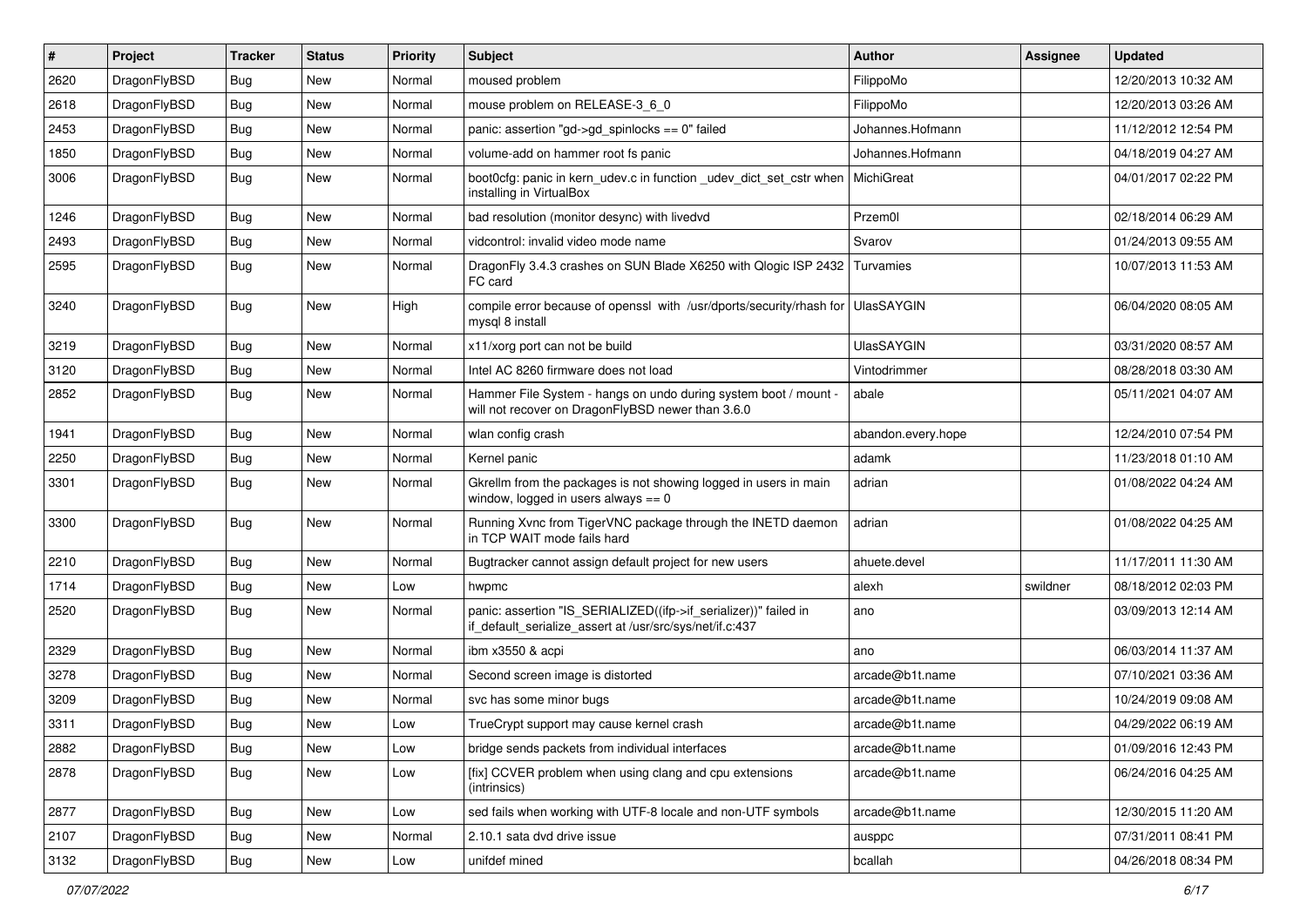| $\vert$ # | Project      | <b>Tracker</b> | <b>Status</b> | <b>Priority</b> | <b>Subject</b>                                                                                                | Author     | Assignee | <b>Updated</b>      |
|-----------|--------------|----------------|---------------|-----------------|---------------------------------------------------------------------------------------------------------------|------------|----------|---------------------|
| 3284      | DragonFlyBSD | <b>Bug</b>     | New           | Normal          | Wrong towlower() result for U+038A                                                                            | bhaible    |          | 07/10/2021 03:34 AM |
| 3283      | DragonFlyBSD | Bug            | <b>New</b>    | Normal          | mknodat() cannot create FIFOs                                                                                 | bhaible    |          | 07/10/2021 03:34 AM |
| 3282      | DragonFlyBSD | <b>Bug</b>     | <b>New</b>    | Normal          | unexpected errno value from fopen()                                                                           | bhaible    |          | 07/10/2021 03:34 AM |
| 3281      | DragonFlyBSD | Bug            | New           | Normal          | Crash after leaving unattended for a while                                                                    | bhaible    |          | 07/10/2021 03:32 AM |
| 1882      | DragonFlyBSD | <b>Bug</b>     | <b>New</b>    | Low             | Idea for handling new USB vendor/device codes                                                                 | bmk        |          | 10/20/2010 12:15 PM |
| 3110      | DragonFlyBSD | Bug            | <b>New</b>    | Normal          | crash with ipfw3 under load                                                                                   | bnegre82   |          | 12/09/2017 06:22 AM |
| 3101      | DragonFlyBSD | Bug            | New           | Low             | PFI CGI install not working in dragonflybsd 5.0.1 USB install                                                 | bnegre82   |          | 05/11/2021 04:14 AM |
| 1594      | DragonFlyBSD | <b>Bug</b>     | New           | Normal          | Kernel panic during boot from Live CD on Dell E6400                                                           | bodie      |          | 05/11/2021 03:54 AM |
| 2115      | DragonFlyBSD | Bug            | New           | Normal          | [msk] system freeze after receive some paquet                                                                 | bsdsx      |          | 08/22/2011 10:22 AM |
| 2319      | DragonFlyBSD | <b>Bug</b>     | <b>New</b>    | Normal          | crypt/passwd forward compat                                                                                   | c.turner1  |          | 02/28/2012 12:39 PM |
| 2265      | DragonFlyBSD | <b>Bug</b>     | New           | Normal          | mbsrtowcs does not properly handle invalid mbstate t in ps.                                                   | c.turner1  | swildner | 01/10/2012 07:56 PM |
| 3143      | DragonFlyBSD | <b>Bug</b>     | New           | Normal          | assertion "0" failed in hammer2_inode_xop_chain_sync                                                          | cbin       |          | 07/18/2018 12:50 PM |
| 2859      | DragonFlyBSD | Bug            | New           | Low             | Installer configuration menu always highlights "Select timezone", no<br>matter which step was last completed. | cgag       |          | 12/02/2015 01:54 PM |
| 2858      | DragonFlyBSD | <b>Bug</b>     | New           | Low             | Installer "Local or UTC" question should have "No" selected by<br>default.                                    | cgag       |          | 12/02/2015 01:18 PM |
| 3139      | DragonFlyBSD | Bug            | <b>New</b>    | Normal          | USB Mouse Does Not Work in DragonflyBSD guest on VirtualBox                                                   | chiguy1256 |          | 06/24/2018 10:14 PM |
| 3280      | DragonFlyBSD | <b>Bug</b>     | <b>New</b>    | Normal          | KMS console and i915(4) not working in 6.0                                                                    | cmusser    |          | 07/10/2021 03:35 AM |
| 2735      | DragonFlyBSD | Bug            | <b>New</b>    | Urgent          | iwn panics SYSSASSERT                                                                                         | cnb        |          | 05/11/2021 03:55 AM |
| 2736      | DragonFlyBSD | <b>Bug</b>     | New           | High            | kernel panics on acpi_timer_probe function                                                                    | cnb        |          | 05/11/2021 03:55 AM |
| 1198      | DragonFlyBSD | Bug            | New           | High            | DDB loops panic in db read bytes                                                                              | corecode   | tuxillo  | 05/11/2021 03:51 AM |
| 1556      | DragonFlyBSD | <b>Bug</b>     | New           | Normal          | many processes stuck in "hmrrcm", system unusable                                                             | corecode   | tuxillo  | 05/11/2021 03:52 AM |
| 1474      | DragonFlyBSD | Bug            | New           | Normal          | ithread 1 unexpectedly rescheduled                                                                            | corecode   | tuxillo  | 05/11/2021 03:52 AM |
| 1442      | DragonFlyBSD | <b>Bug</b>     | New           | Normal          | blocking SIGSEGV and triggering a segment violation produces an<br>all CPU consuming process                  | corecode   | tuxillo  | 05/11/2021 03:52 AM |
| 1440      | DragonFlyBSD | <b>Bug</b>     | New           | Normal          | ptrace/gdb doesn't work after process blocks SIGTRAP                                                          | corecode   | tuxillo  | 05/11/2021 03:52 AM |
| 731       | DragonFlyBSD | <b>Bug</b>     | New           | Normal          | system freeze on "slice too large"                                                                            | corecode   | tuxillo  | 06/25/2022 04:01 AM |
| 341       | DragonFlyBSD | Bug            | New           | Normal          | Vinum erroneously repors devices as busy                                                                      | corecode   | swildner | 01/21/2012 04:50 AM |
| 1538      | DragonFlyBSD | <b>Bug</b>     | <b>New</b>    | Low             | mountroot should probe file systems                                                                           | corecode   | alexh    | 11/24/2010 06:35 PM |
| 2687      | DragonFlyBSD | Bug            | <b>New</b>    | Normal          | natacontrol software RAID in installer                                                                        | csmelosky  |          | 06/22/2014 12:03 PM |
| 3243      | DragonFlyBSD | Bug            | New           | Normal          | SMART status not reported properly for SSD disks                                                              | daftaupe   |          | 09/09/2020 11:03 PM |
| 3227      | DragonFlyBSD | Submit         | <b>New</b>    | Normal          | Add HAMMER2 instructions in the installation medium README                                                    | daftaupe   |          | 03/26/2020 03:34 PM |
| 2994      | DragonFlyBSD | <b>Bug</b>     | <b>New</b>    | Normal          | Intermittent boot hangs after git: hammer - HAMMER Version 7                                                  | davshao    |          | 03/30/2017 02:06 PM |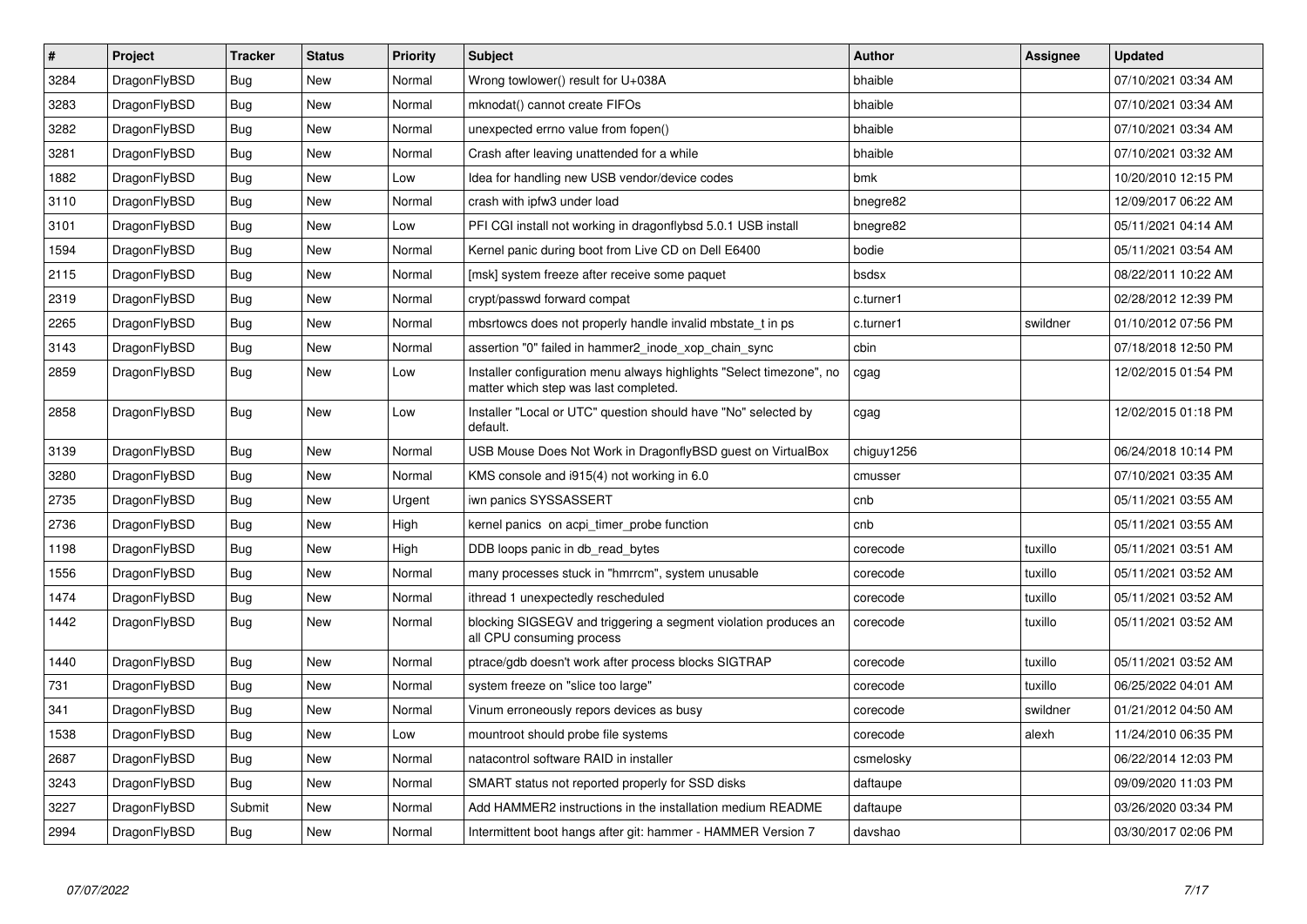| $\sharp$ | Project      | <b>Tracker</b> | <b>Status</b> | <b>Priority</b> | <b>Subject</b>                                                                                             | <b>Author</b> | Assignee | <b>Updated</b>      |
|----------|--------------|----------------|---------------|-----------------|------------------------------------------------------------------------------------------------------------|---------------|----------|---------------------|
| 2835     | DragonFlyBSD | Bug            | New           | Normal          | /usr/include/c++/5.0/bits/c++locale.h likes<br>POSIX C_SOURCE>=200809                                      | davshao       |          | 11/18/2015 03:40 AM |
| 2688     | DragonFlyBSD | Bug            | New           | Normal          | 67613368bdda7 Fix wrong checks for U4B presence Asrock Z77M<br>difficulty detecting USB keyboard           | davshao       |          | 06/28/2014 07:08 PM |
| 2652     | DragonFlyBSD | Bug            | <b>New</b>    | Normal          | 189a0ff3761b47  ix: Implement MSI-X support locks up Lenovo<br>S10 Intel Atom n270                         | davshao       |          | 05/14/2014 01:55 AM |
| 3076     | DragonFlyBSD | Bug            | <b>New</b>    | Normal          | sys/dev/netif/ig_hal/e1000_ich8lan.c:1594: sanity checking mixup?                                          | dcb           |          | 10/11/2017 01:58 AM |
| 3025     | DragonFlyBSD | <b>Bug</b>     | New           | Normal          | sys/dev/powermng/powernow/powernow.c:284: bad comparison?                                                  | dcb           |          | 09/23/2017 07:45 AM |
| 3022     | DragonFlyBSD | <b>Bug</b>     | New           | Normal          | sys/dev/netif/ath/ath/if_ath.c:2142: strange bitmask?                                                      | dcb           |          | 04/11/2017 11:49 AM |
| 3018     | DragonFlyBSD | Bug            | <b>New</b>    | Normal          | sys/bus/u4b/wlan/if_run.c:5464]: (style) Redundant condition                                               | dcb           |          | 04/11/2017 11:26 AM |
| 3024     | DragonFlyBSD | Bug            | New           | Low             | sys/dev/netif/wi/if wi.c:1090]: (style) Redundant condition                                                | dcb           |          | 04/11/2017 11:56 AM |
| 2790     | DragonFlyBSD | Submit         | New           | Low             | filedesc softrefs increment code factoring                                                                 | dclink        |          | 02/21/2015 04:00 AM |
| 3154     | DragonFlyBSD | Submit         | New           | Normal          | Update serial handling in bootloader                                                                       | ddegroot      | dillon   | 11/06/2018 11:21 PM |
| 3147     | DragonFlyBSD | Submit         | New           | Normal          | Enable headless installation                                                                               | ddegroot      |          | 10/09/2018 01:25 PM |
| 2708     | DragonFlyBSD | <b>Bug</b>     | <b>New</b>    | Normal          | unable to send TCP nor UDP on age(4) interface                                                             | dermiste      |          | 05/11/2021 03:54 AM |
| 1774     | DragonFlyBSD | Bug            | New           | Normal          | New IP header cleanup branch available for testing                                                         | dillon        |          | 05/15/2022 10:59 AM |
| 3117     | DragonFlyBSD | <b>Bug</b>     | <b>New</b>    | Normal          | Problem with colours if "intel" video-driver used                                                          | dpostolov     |          | 01/07/2018 11:35 PM |
| 3116     | DragonFlyBSD | Bug            | <b>New</b>    | Normal          | da0 detects on very big volume if to _remove_ usb install stick and<br>reboot on Intel NUC5PPYH            | dpostolov     |          | 01/07/2018 09:40 PM |
| 1877     | DragonFlyBSD | Bug            | <b>New</b>    | Normal          | Freeze during 1st hammer cleanup after new install                                                         | elekktretterr |          | 05/15/2022 11:43 AM |
| 1634     | DragonFlyBSD | <b>Bug</b>     | New           | Normal          | panic: spin_lock: 0xe4ad1320, indefinitive wait!                                                           | elekktretterr |          | 01/19/2015 03:21 AM |
| 1463     | DragonFlyBSD | <b>Bug</b>     | New           | Normal          | Mountroot before drives are initialized                                                                    | elekktretterr |          | 12/07/2010 01:30 PM |
| 1194     | DragonFlyBSD | Bug            | <b>New</b>    | Normal          | SCSI errors while trying to copy photos from my camera                                                     | elekktretterr |          | 01/14/2015 04:39 PM |
| 2254     | DragonFlyBSD | <b>Bug</b>     | <b>New</b>    | Normal          | panic: assertion "ref < &td->td_toks_end" failed in lwkt_gettoken at<br>/usr/src/sys/kern/lwkt_token.c:588 | eocallaghan   |          | 12/05/2011 10:21 PM |
| 2164     | DragonFlyBSD | Bug            | <b>New</b>    | Normal          | panic on reboot from usb.                                                                                  | eocallaghan   |          | 10/27/2011 09:29 AM |
| 2161     | DragonFlyBSD | <b>Bug</b>     | New           | Normal          | Outdated xorg.conf file gets installed into etc and screws up mouse                                        | eocallaghan   |          | 10/27/2011 01:51 PM |
| 2158     | DragonFlyBSD | <b>Bug</b>     | <b>New</b>    | Normal          | iwn panics with assertion on boot.                                                                         | eocallaghan   |          | 10/24/2011 04:13 PM |
| 1947     | DragonFlyBSD | Bug            | New           | Low             | GA-880GM-UD2H (rev. 1.3) AHCI fails to detect disks at the end of<br>the RAID controller                   | eocallaghan   |          | 11/27/2021 08:46 AM |
| 2544     | DragonFlyBSD | <b>Bug</b>     | New           | Normal          | live DVD system boot (menu option 1) caused db> prompt on<br>PE1950                                        | estrabd       |          | 05/11/2021 03:54 AM |
| 3276     | DragonFlyBSD | Submit         | New           | Normal          | Add option controlling whether gpt expand expands the last partition<br>(needs testing)                    | falsifian     |          | 07/10/2021 03:35 AM |
| 2075     | DragonFlyBSD | Bug            | New           | Normal          | pflogd on x86_64                                                                                           | fanch         |          | 05/16/2011 04:04 PM |
| 2657     | DragonFlyBSD | <b>Bug</b>     | New           | High            | Needs acl to migrate our servers                                                                           | ferney        |          | 03/31/2014 11:37 AM |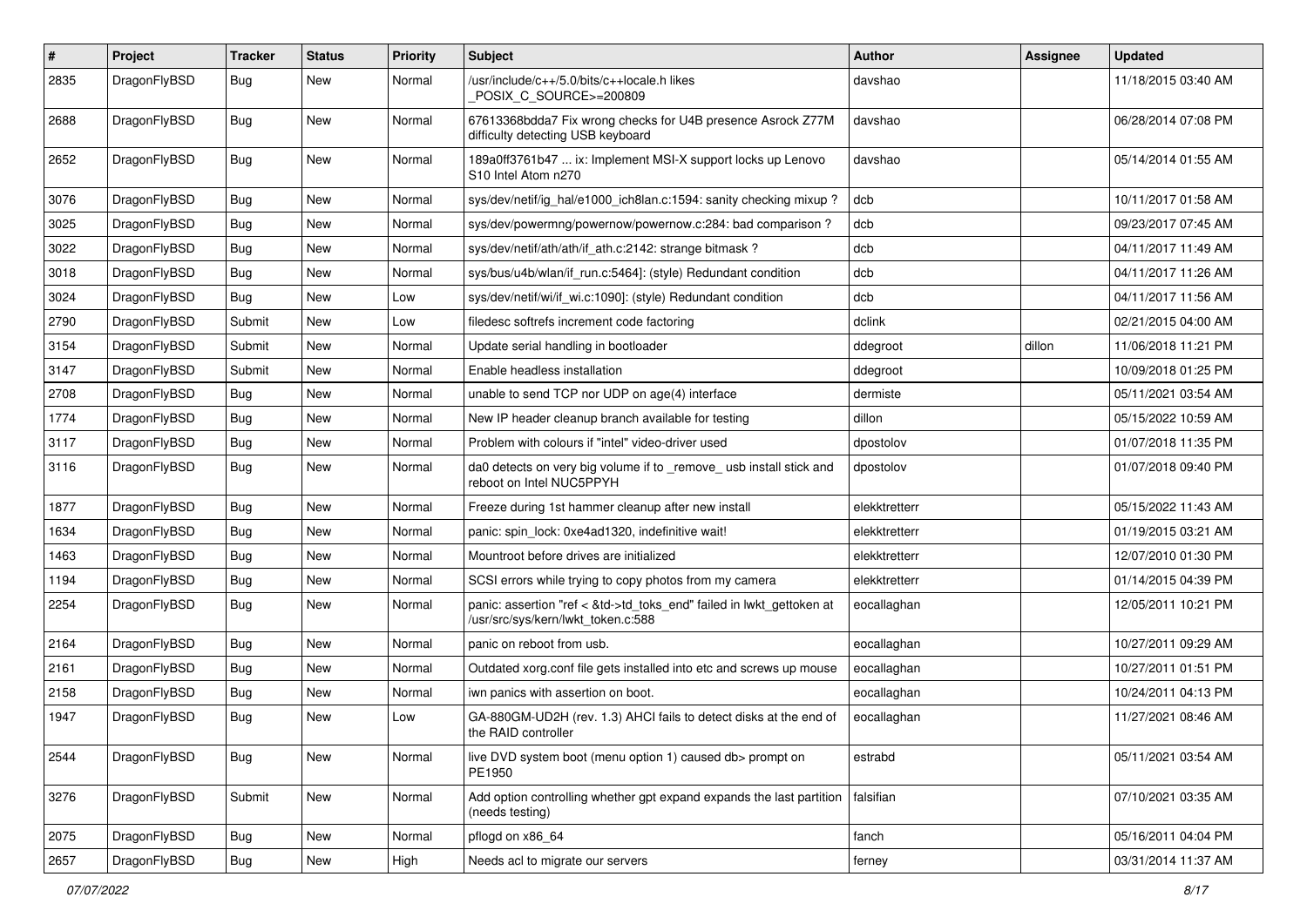| $\sharp$ | Project      | <b>Tracker</b> | <b>Status</b> | <b>Priority</b> | Subject                                                                                   | <b>Author</b> | Assignee  | <b>Updated</b>      |
|----------|--------------|----------------|---------------|-----------------|-------------------------------------------------------------------------------------------|---------------|-----------|---------------------|
| 2569     | DragonFlyBSD | Bug            | New           | Normal          | ctime NFS                                                                                 | ferney        |           | 08/11/2013 04:35 AM |
| 1899     | DragonFlyBSD | Bug            | <b>New</b>    | Normal          | Keyboard doesn't work                                                                     | fransm        |           | 05/15/2022 03:32 PM |
| 2803     | DragonFlyBSD | <b>Bug</b>     | <b>New</b>    | Normal          | HAMMER: Warning: UNDO area too small!                                                     | ftigeot       |           | 03/11/2015 03:42 PM |
| 2674     | DragonFlyBSD | <b>Bug</b>     | New           | Normal          | <b>GPT Support</b>                                                                        | ftigeot       |           | 12/28/2015 02:54 PM |
| 2619     | DragonFlyBSD | Bug            | <b>New</b>    | Normal          | DragonFly 3.6 can't be installed on a 6TB volume                                          | ftigeot       |           | 02/23/2014 11:55 PM |
| 2535     | DragonFlyBSD | <b>Bug</b>     | <b>New</b>    | Normal          | Imap processes apparentlt blocked on disk I/O                                             | ftigeot       |           | 04/02/2013 09:31 AM |
| 2416     | DragonFlyBSD | Bug            | New           | Normal          | ".' entry can be removed on mounted nfs filesystem                                        | ftigeot       | tuxillo   | 06/03/2014 04:40 AM |
| 2122     | DragonFlyBSD | Submit         | New           | Normal          | [Review] Fixes to the VFS layer                                                           | ftigeot       |           | 05/31/2022 03:25 PM |
| 2051     | DragonFlyBSD | Bug            | New           | Normal          | No ipv6 lan route entry created on 2.10                                                   | ftigeot       |           | 04/21/2011 10:37 AM |
| 1923     | DragonFlyBSD | Bug            | <b>New</b>    | Normal          | Abysmal NFS performance with IPv6                                                         | ftigeot       |           | 12/05/2010 09:34 PM |
| 1826     | DragonFlyBSD | Bug            | New           | Normal          | panic during boot: assertion so->so_port  in tcp_input                                    | ftigeot       |           | 05/15/2022 11:05 AM |
| 1818     | DragonFlyBSD | <b>Bug</b>     | New           | Normal          | panic: Bad tailq NEXT (kqueue issue ?)                                                    | ftigeot       |           | 05/15/2022 11:40 AM |
| 2403     | DragonFlyBSD | <b>Bug</b>     | New           | Low             | newfs - E doesn't handle /dev/serno device names properly                                 | ftigeot       |           | 08/17/2012 05:07 AM |
| 2577     | DragonFlyBSD | Bug            | <b>New</b>    | Normal          | virtio-blk iops performance is cpu limited on high end devices                            | gjs278        | vsrinivas | 08/01/2013 02:28 PM |
| 3165     | DragonFlyBSD | <b>Bug</b>     | <b>New</b>    | Normal          | Looping at boot time                                                                      | gop           |           | 12/28/2018 01:04 PM |
| 2094     | DragonFlyBSD | <b>Bug</b>     | <b>New</b>    | Normal          | Segfault when gdb printing backtrace from core dump                                       | greenrd       |           | 06/25/2011 04:14 PM |
| 2095     | DragonFlyBSD | <b>Bug</b>     | New           | Low             | Running installer post-install: Unsupported DFUI transport "                              | greenrd       |           | 06/26/2011 09:20 AM |
| 1525     | DragonFlyBSD | Bug            | <b>New</b>    | Normal          | boehm-gc problems                                                                         | hasso         |           | 10/13/2012 07:13 PM |
| 1430     | DragonFlyBSD | Bug            | <b>New</b>    | Normal          | Buggy w(1)?                                                                               | hasso         | alexh     | 11/24/2010 08:09 AM |
| 1532     | DragonFlyBSD | Bug            | New           | Low             | jemalloc doesn't work on DragonFly                                                        | hasso         | sjg       | 08/02/2011 01:14 AM |
| 1313     | DragonFlyBSD | Bug            | <b>New</b>    | Low             | Signal code in kernel needs major overhaul (signal queues,<br>si_code, si_addr)           | hasso         |           | 05/11/2021 04:00 AM |
| 2125     | DragonFlyBSD | <b>Bug</b>     | <b>New</b>    | Normal          | Weird garbage in dmesg                                                                    | herrgard      |           | 08/30/2011 08:04 PM |
| 2045     | DragonFlyBSD | Bug            | New           | Normal          | ral(4): Fatal trap 12: page fault while in kernel mode (two panics)                       | herrgard      |           | 11/03/2011 05:34 PM |
| 2680     | DragonFlyBSD | Bug            | <b>New</b>    | Low             | boot0cfg update makes box unbootable                                                      | herrgard      |           | 06/10/2014 06:02 AM |
| 1982     | DragonFlyBSD | Bug            | <b>New</b>    | Low             | There is no linuxulator on x86-64                                                         | herrgard      |           | 05/31/2022 02:25 PM |
| 3206     | DragonFlyBSD | Submit         | <b>New</b>    | Normal          | update psm/kbd to FreeBSD 12.0 code                                                       | htse          |           | 10/05/2019 03:49 PM |
| 3201     | DragonFlyBSD | Submit         | New           | Normal          | Fixes make search display                                                                 | htse          |           | 08/20/2021 04:02 PM |
| 3189     | DragonFlyBSD | <b>Bug</b>     | New           | Normal          | Allow DragonFly Mail Agent to accept an alternate config via<br>command line switch       | iang          |           | 08/16/2021 12:42 AM |
| 3029     | DragonFlyBSD | <b>Bug</b>     | New           | Normal          | Running DflyBSD 4.8 on FreeBSD bhyve as a guest                                           | iron          |           | 05/13/2022 04:33 AM |
| 2746     | DragonFlyBSD | <b>Bug</b>     | New           | Normal          | some fraction of xterms started from the xmonad window manager<br>get killed with SIGALRM | isenmann      | profmakx  | 12/28/2014 02:51 AM |
| 2604     | DragonFlyBSD | <b>Bug</b>     | New           | Normal          | dell laptop does not boot with LATEST                                                     | isenmann      |           | 11/20/2013 02:07 AM |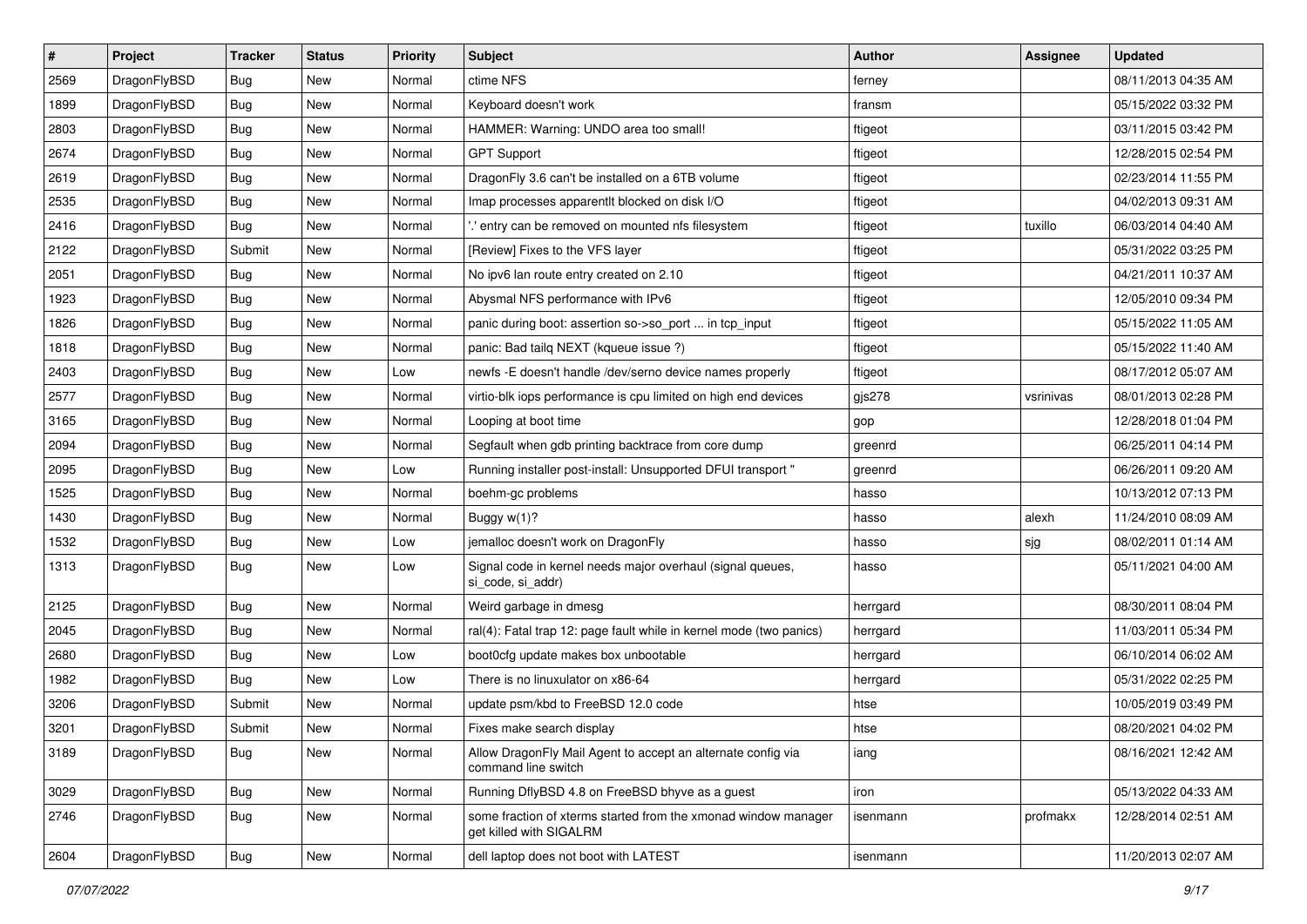| #    | Project      | <b>Tracker</b> | <b>Status</b> | <b>Priority</b> | Subject                                                                                                    | <b>Author</b>   | Assignee  | <b>Updated</b>      |
|------|--------------|----------------|---------------|-----------------|------------------------------------------------------------------------------------------------------------|-----------------|-----------|---------------------|
| 2825 | DragonFlyBSD | Bug            | New           | High            | 3x dhclient = hanging system (objcache exhausted)                                                          | jaccovonb       | sepherosa | 05/11/2021 03:55 AM |
| 3134 | DragonFlyBSD | Bug            | <b>New</b>    | Normal          | RFC 3021 (/31 networks) appear to be unsupported                                                           | jailbird        |           | 05/16/2018 11:03 PM |
| 2369 | DragonFlyBSD | Bug            | <b>New</b>    | Normal          | panic: Bad link elm 0xffffffe07edf6068 next->prev != elm                                                   | jaydg           |           | 08/15/2012 03:04 AM |
| 2308 | DragonFlyBSD | Bug            | New           | Normal          | System freeze when unloading snd_hda                                                                       | jaydg           |           | 02/19/2012 07:15 AM |
| 2890 | DragonFlyBSD | Bug            | <b>New</b>    | Normal          | not able to boot usb installer on Toshiba Chromebook 2                                                     | johnnywhishbone |           | 02/22/2016 03:42 AM |
| 2712 | DragonFlyBSD | Bug            | New           | Normal          | connect(2) returns EINVAL when retrying after ECONNREFUSED                                                 | jorisgio        |           | 08/14/2014 05:31 PM |
| 2568 | DragonFlyBSD | Bug            | New           | Normal          | AHCI panic                                                                                                 | josepht         |           | 06/07/2013 05:52 PM |
| 2245 | DragonFlyBSD | Bug            | New           | Normal          | panic: assertion "ref < &td->td_toks_end" failed in lwkt_gettoken at<br>/usr/src/sys/kern/lwkt_token.c:588 | juanfra684      |           | 11/22/2011 07:41 PM |
| 2153 | DragonFlyBSD | Bug            | <b>New</b>    | Normal          | Too many unuseful warnings at boot                                                                         | juanfra684      |           | 10/18/2011 10:16 PM |
| 2444 | DragonFlyBSD | <b>Bug</b>     | <b>New</b>    | Normal          | Crash during Hammer overnight cleanup                                                                      | justin          |           | 11/04/2012 07:58 AM |
| 3228 | DragonFlyBSD | <b>Bug</b>     | New           | Low             | pfi kif unref: state refcount $\leq$ 0 in dmesg                                                            | justin          |           | 03/05/2021 06:39 AM |
| 2645 | DragonFlyBSD | <b>Bug</b>     | <b>New</b>    | Normal          | panic with dsched fq and ioprio                                                                            | jyoung15        |           | 02/20/2014 07:29 AM |
| 2529 | DragonFlyBSD | <b>Bug</b>     | <b>New</b>    | Low             | Sundance network adapter is not detected and attached                                                      | kworr           |           | 03/25/2013 02:29 AM |
| 2421 | DragonFlyBSD | <b>Bug</b>     | New           | High            | Kernel panic: vm_fault: page 0xc0f70000 not busy!                                                          | lentferj        |           | 10/03/2012 08:16 AM |
| 1939 | DragonFlyBSD | <b>Bug</b>     | <b>New</b>    | Normal          | Panic on nightly build and stress test box                                                                 | lentferj        |           | 12/18/2010 08:41 AM |
| 1916 | DragonFlyBSD | <b>Bug</b>     | New           | Normal          | Constant crashes on x86 64 with UFS                                                                        | lentferj        |           | 11/21/2010 07:40 PM |
| 2892 | DragonFlyBSD | Bug            | New           | Normal          | swap_pager:indefinite wait bufferf error                                                                   | <b>Ihmwzy</b>   |           | 02/21/2016 10:32 PM |
| 2917 | DragonFlyBSD | <b>Bug</b>     | New           | Normal          | da8: reading primary partition table: error accessing offset<br>000000000000 for 512                       | liweitianux     |           | 05/11/2021 08:43 PM |
| 2565 | DragonFlyBSD | Bug            | <b>New</b>    | Normal          | "ifconfig ix0 up" panic                                                                                    | Itpig402a       |           | 06/03/2013 05:46 AM |
| 2434 | DragonFlyBSD | <b>Bug</b>     | <b>New</b>    | Normal          | BTX Halted - Boot fails on USB/GUI                                                                         | lucmv           |           | 10/17/2012 08:12 PM |
| 2808 | DragonFlyBSD | Bug            | New           | Normal          | X freeze by switching between X and VT - results in black screen                                           | lukesky333      |           | 05/11/2021 03:55 AM |
| 2531 | DragonFlyBSD | <b>Bug</b>     | <b>New</b>    | Normal          | camcontrol fails to disable APM                                                                            | m.lombardi85    |           | 03/23/2013 12:28 PM |
| 2370 | DragonFlyBSD | <b>Bug</b>     | New           | Normal          | panic: ffs_valloc: dup alloc                                                                               | marino          | vsrinivas | 02/01/2013 09:28 AM |
| 2167 | DragonFlyBSD | <b>Bug</b>     | New           | Normal          | shutdown/reboot fails after uptime msg                                                                     | marino          |           | 11/28/2011 03:01 AM |
| 2092 | DragonFlyBSD | <b>Bug</b>     | New           | Normal          | Panic: Bad link elm 0x next->prev != elm                                                                   | masterblaster   | dillon    | 12/04/2011 12:49 PM |
| 3035 | DragonFlyBSD | <b>Bug</b>     | New           | Normal          | panic: assertion "cpu >= 0 && cpu < ncpus" failed in netisr_cpuport<br>at /usr/src/sys/net/netisr2.h:87    | masu            |           | 05/11/2017 01:24 AM |
| 2809 | DragonFlyBSD | Bug            | <b>New</b>    | Normal          | hammer mirror-stream                                                                                       | masu            |           | 04/10/2015 12:33 AM |
| 2067 | DragonFlyBSD | Bug            | <b>New</b>    | Normal          | sound/pcm: "play interrupt timeout, channel dead"                                                          | matthiasr       |           | 05/11/2021 03:55 AM |
| 2598 | DragonFlyBSD | <b>Bug</b>     | New           | Normal          | i386 via USB Booting                                                                                       | mbzadegan       |           | 10/21/2013 02:28 AM |
| 1293 | DragonFlyBSD | <b>Bug</b>     | New           | Normal          | 2.2.1-REL Installer Request                                                                                | mk              | tuxillo   | 05/11/2021 04:00 AM |
| 3235 | DragonFlyBSD | <b>Bug</b>     | New           | Normal          | Kernel panic in devfs_vnops.c                                                                              | mneumann        |           | 04/28/2020 07:00 AM |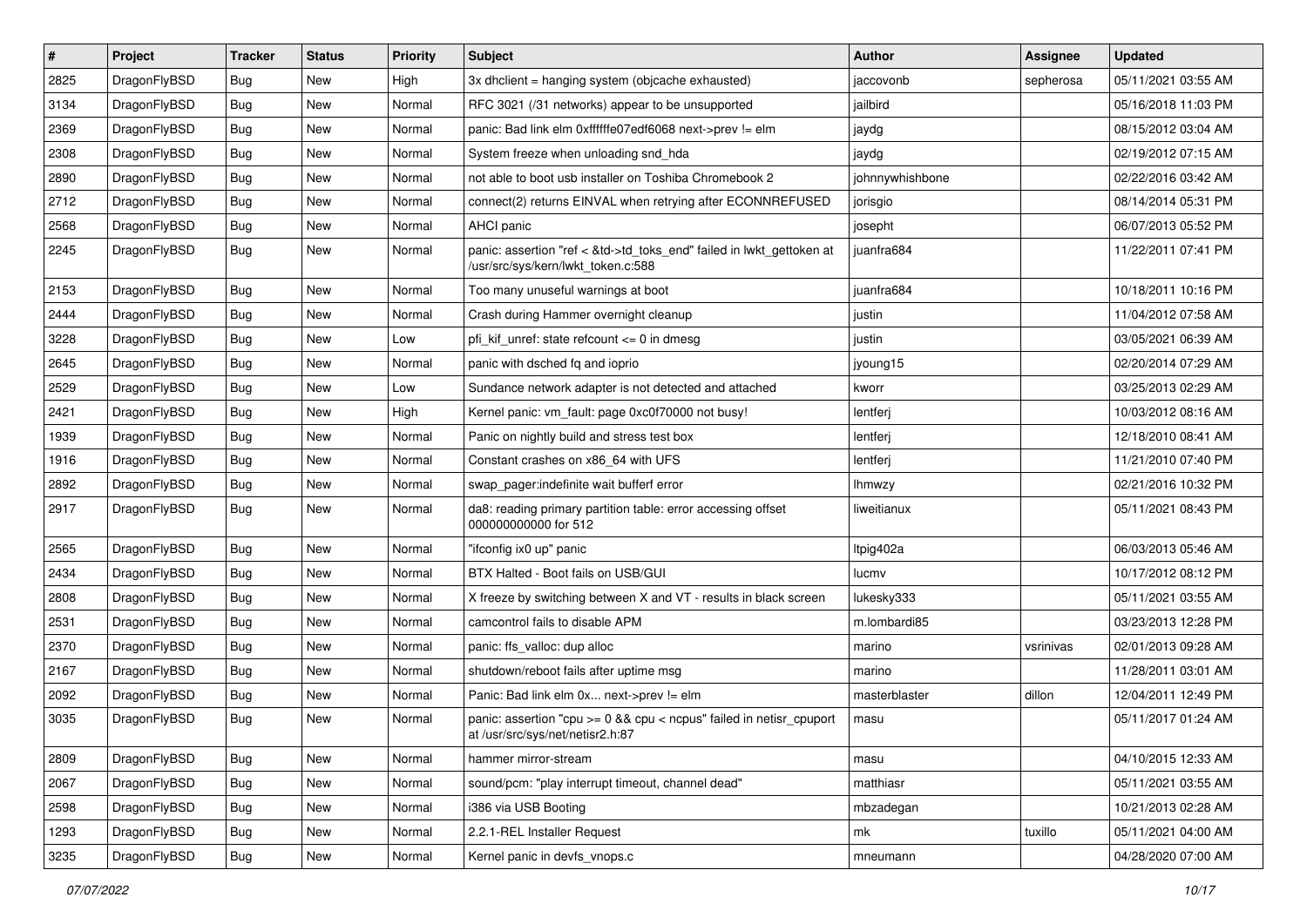| $\sharp$ | Project      | <b>Tracker</b> | <b>Status</b> | <b>Priority</b> | Subject                                                                          | <b>Author</b>          | Assignee | <b>Updated</b>      |
|----------|--------------|----------------|---------------|-----------------|----------------------------------------------------------------------------------|------------------------|----------|---------------------|
| 3222     | DragonFlyBSD | Bug            | New           | Normal          | gcc - undefined reference to '__atomic_load' (missing libatomic?)                | mneumann               |          | 02/08/2020 02:45 AM |
| 2972     | DragonFlyBSD | Bug            | <b>New</b>    | Normal          | ipfw3 "deny to me" does not work correctly                                       | mneumann               |          | 12/27/2016 12:11 PM |
| 2881     | DragonFlyBSD | Bug            | <b>New</b>    | Normal          | Pulseaudio hangs/resets system when starting X11                                 | mneumann               |          | 01/09/2016 03:08 AM |
| 2788     | DragonFlyBSD | Bug            | New           | Normal          | ioctl GSLICEINFO: Not working for vnode slice                                    | mneumann               |          | 02/12/2015 07:49 AM |
| 3218     | DragonFlyBSD | Bug            | <b>New</b>    | Normal          | Kernel panics are not sent to comconsole when booted over EFI                    | mqudsi                 |          | 12/02/2019 08:52 PM |
| 679      | DragonFlyBSD | Bug            | New           | Low             | Netgraph backward compatibility for old *LEN constants                           | nant                   | nant     | 02/18/2014 05:45 AM |
| 2104     | DragonFlyBSD | Bug            | New           | Normal          | network configuration seg. fault on install CD                                   | navratil               |          | 07/26/2011 07:55 AM |
| 2098     | DragonFlyBSD | Submit         | New           | Normal          | [PATCH] correct ath man page example<br>(/usr/src/share/man/man4/ath.4)          | nobody                 |          | 11/15/2011 12:27 AM |
| 3215     | DragonFlyBSD | Bug            | New           | Normal          | Hang in tcdrain(3) after write(3)                                                | noloader               |          | 11/25/2019 03:08 PM |
| 2622     | DragonFlyBSD | Bug            | <b>New</b>    | Normal          | VAIO FIT15E fn keys support                                                      | nonsolosoft            |          | 12/31/2013 01:31 AM |
| 2621     | DragonFlyBSD | Bug            | New           | Normal          | core dump using cdrom                                                            | nonsolosoft            |          | 12/27/2013 12:43 AM |
| 2412     | DragonFlyBSD | Bug            | <b>New</b>    | Normal          | wlan0 fails to get address via dhclient                                          | nonsolosoft            |          | 08/30/2012 05:55 AM |
| 2182     | DragonFlyBSD | <b>Bug</b>     | <b>New</b>    | Normal          | if_msk PHY FIFO underrun/overflow                                                | nonsolosoft            |          | 09/03/2012 06:39 AM |
| 1193     | DragonFlyBSD | Bug            | New           | Normal          | kernel doesn't recognize cdrom drive                                             | nonsolosoft            |          | 01/25/2014 09:11 PM |
| 3052     | DragonFlyBSD | Bug            | <b>New</b>    | Normal          | panic DragonFly v4.8.1-RELEASE by mounting a malformed NTFS<br>image [64.000]    | open.source@ribose.com |          | 08/14/2017 03:22 AM |
| 3051     | DragonFlyBSD | <b>Bug</b>     | New           | Normal          | panic DragonFly v4.8.1-RELEASE by mounting a malformed NTFS<br>image [12.000]    | open.source@ribose.com |          | 08/14/2017 03:20 AM |
| 3049     | DragonFlyBSD | Bug            | New           | Normal          | panic DragonFly v4.8.1-RELEASE by mounting a malformed<br>msdosfs image [12.128] | open.source@ribose.com |          | 08/14/2017 02:53 AM |
| 2802     | DragonFlyBSD | Bug            | <b>New</b>    | Normal          | USB Wifi urtwn0 crash from cd boot                                               | opvalues               |          | 03/10/2015 01:07 AM |
| 2799     | DragonFlyBSD | Bug            | New           | Normal          | Fatal trap 12 caused by moused(8) -p /dev/cual0                                  | opvalues               |          | 03/04/2015 11:01 PM |
| 3107     | DragonFlyBSD | Bug            | New           | Low             | ACPI interrupt storm when loading i915 on Lenovo T460                            | oyvinht                |          | 07/15/2020 07:01 AM |
| 2874     | DragonFlyBSD | Bug            | <b>New</b>    | Normal          | make world DESTDIR=/emptydir fails                                               | pascii                 |          | 12/25/2015 07:04 AM |
| 2117     | DragonFlyBSD | <b>Bug</b>     | New           | High            | ACPI and/or bce(4) problem with 2.11.0.673.g0d557 on HP DL380<br>G6              | pauska                 |          | 08/22/2011 10:15 AM |
| 599      | DragonFlyBSD | Bug            | New           | Urgent          | 1.9.0 reproducable panic                                                         | pavalos                |          | 12/22/2010 01:08 AM |
| 2898     | DragonFlyBSD | Bug            | <b>New</b>    | Normal          | <b>HAMMER</b> panic                                                              | pavalos                |          | 11/03/2018 07:05 AM |
| 2526     | DragonFlyBSD | Bug            | <b>New</b>    | Normal          | hammer cleanup doesn't run on first day of DST                                   | pavalos                |          | 10/18/2016 05:28 PM |
| 2248     | DragonFlyBSD | <b>Bug</b>     | <b>New</b>    | Normal          | sysctl panic                                                                     | pavalos                |          | 11/23/2011 06:23 PM |
| 2199     | DragonFlyBSD | Bug            | New           | Normal          | screen segfaults if utmpx isn't present                                          | pavalos                |          | 11/15/2011 10:52 PM |
| 2099     | DragonFlyBSD | <b>Bug</b>     | New           | Normal          | page fault panic in vm system                                                    | pavalos                |          | 07/10/2011 08:51 AM |
| 2048     | DragonFlyBSD | <b>Bug</b>     | <b>New</b>    | Normal          | panic: ffs_sync: rofs mod                                                        | pavalos                |          | 04/12/2011 05:45 AM |
| 2008     | DragonFlyBSD | <b>Bug</b>     | New           | Normal          | lwkt_setcpu_remote: td->td_flags 00800621 console flood                          | pavalos                |          | 03/06/2011 09:37 PM |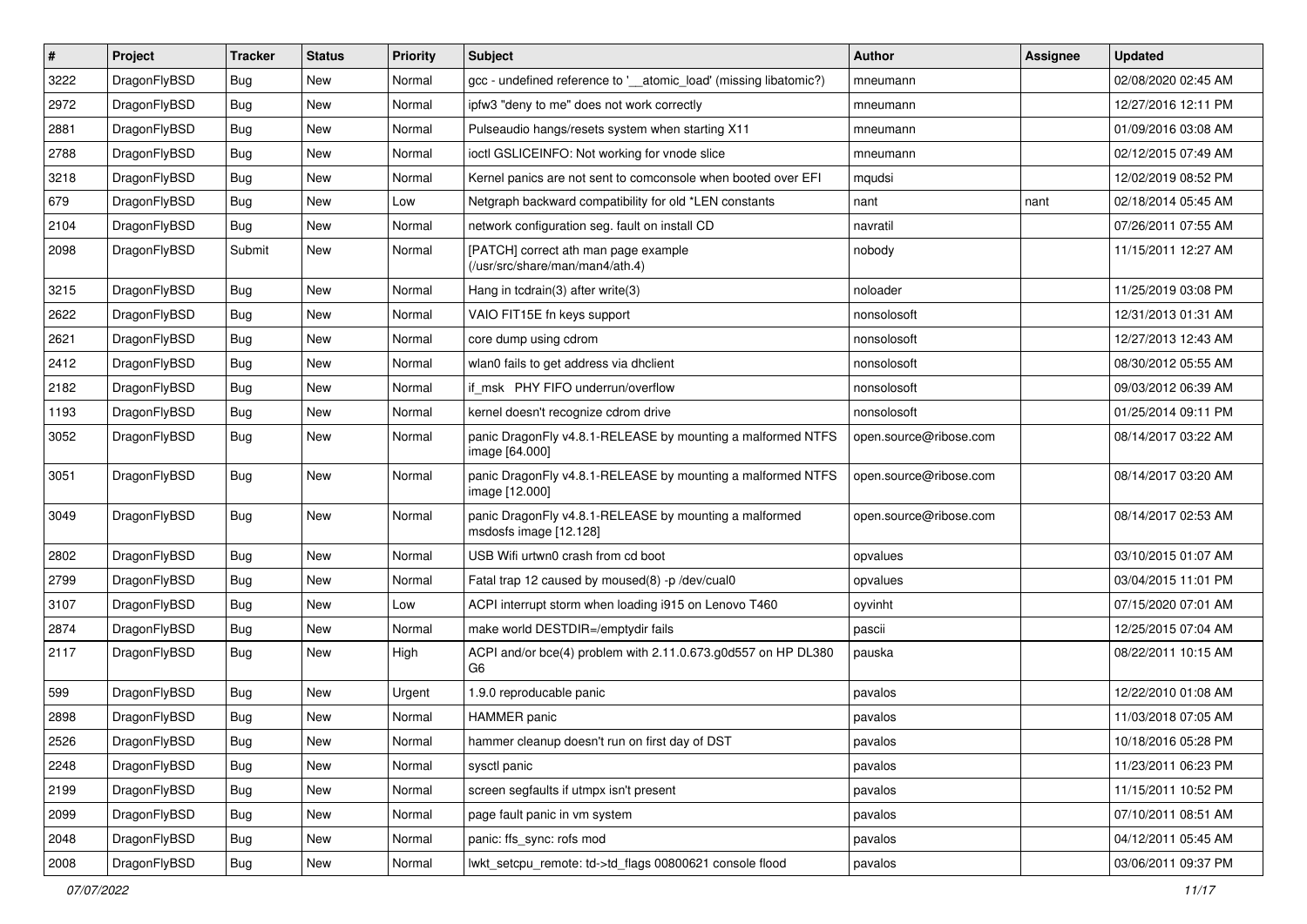| #    | <b>Project</b> | <b>Tracker</b> | <b>Status</b> | <b>Priority</b> | <b>Subject</b>                                                                                                 | <b>Author</b> | <b>Assignee</b> | <b>Updated</b>      |
|------|----------------|----------------|---------------|-----------------|----------------------------------------------------------------------------------------------------------------|---------------|-----------------|---------------------|
| 1969 | DragonFlyBSD   | <b>Bug</b>     | <b>New</b>    | Normal          | pf-related network problem                                                                                     | pavalos       | lentferj        | 02/01/2011 06:57 PM |
| 1949 | DragonFlyBSD   | Bug            | <b>New</b>    | Normal          | iwn panic                                                                                                      | pavalos       |                 | 01/30/2011 03:21 AM |
| 1946 | DragonFlyBSD   | Bug            | New           | Normal          | ieee80211 panic                                                                                                | pavalos       | josepht         | 01/27/2011 06:00 PM |
| 1769 | DragonFlyBSD   | Bug            | <b>New</b>    | Normal          | panic: assertion: tp->tt_msg->tt_cpuid == mycpuid in<br>tcp_callout_active                                     | pavalos       | sjg             | 05/15/2022 11:07 AM |
| 3226 | DragonFlyBSD   | <b>Bug</b>     | <b>New</b>    | Normal          | Xorg freezes in vm: thread stuck in "objtrm1"                                                                  | peeter        |                 | 04/08/2020 02:10 AM |
| 2970 | DragonFlyBSD   | Bug            | <b>New</b>    | Normal          | kernel 4.7: "Is -I" causes panic on UDF filesystem: "bgetvp -<br>overlapping buffer"                           | peeter        |                 | 12/21/2016 02:46 AM |
| 1943 | DragonFlyBSD   | Bug            | New           | Normal          | hammer assertion panic                                                                                         | peter         |                 | 12/27/2010 12:45 AM |
| 1990 | DragonFlyBSD   | <b>Bug</b>     | <b>New</b>    | Normal          | /mnt too large to mount                                                                                        | peur.neu      |                 | 02/16/2011 11:24 PM |
| 1951 | DragonFlyBSD   | <b>Bug</b>     | <b>New</b>    | Normal          | dma timeouts at phyaddr on a good hdd                                                                          | peur.neu      |                 | 01/04/2011 07:12 AM |
| 2547 | DragonFlyBSD   | Bug            | <b>New</b>    | High            | crashed while doing a dry run of pkg_rolling-replace                                                           | phma          |                 | 04/18/2013 10:40 PM |
| 3247 | DragonFlyBSD   | <b>Bug</b>     | New           | Normal          | Kernel panic doing nothing much                                                                                | phma          |                 | 09/12/2020 11:40 PM |
| 2816 | DragonFlyBSD   | Bug            | <b>New</b>    | Normal          | A multitasking process being debugged can get stuck                                                            | phma          |                 | 05/19/2015 03:57 AM |
| 2611 | DragonFlyBSD   | Bug            | <b>New</b>    | Normal          | Change in IP address results in network not working                                                            | phma          |                 | 12/05/2013 07:55 PM |
| 2557 | DragonFlyBSD   | Bug            | New           | Normal          | stock 3.4.1 kernel halts during booting if dm and dm target crypt<br>are loaded and RAID controller is present | phma          |                 | 05/12/2013 10:38 PM |
| 2389 | DragonFlyBSD   | <b>Bug</b>     | <b>New</b>    | Normal          | computer crashed while listing processes                                                                       | phma          |                 | 06/18/2012 02:49 PM |
| 2387 | DragonFlyBSD   | Bug            | New           | Normal          | hammer ignores -t during dedup                                                                                 | phma          |                 | 06/17/2012 12:30 PM |
| 2331 | DragonFlyBSD   | Bug            | <b>New</b>    | Normal          | reading mouse mode from unopen file descriptor hangs mouse<br>driver                                           | phma          |                 | 03/14/2012 09:43 AM |
| 2311 | DragonFlyBSD   | <b>Bug</b>     | <b>New</b>    | Normal          | Xorg crash having something to do with drm                                                                     | phma          |                 | 02/22/2012 09:59 AM |
| 2306 | DragonFlyBSD   | Bug            | <b>New</b>    | Normal          | a crash starts the kernel debugger in text mode, but just reboots in X                                         | phma          |                 | 02/11/2012 08:02 PM |
| 1559 | DragonFlyBSD   | <b>Bug</b>     | <b>New</b>    | Normal          | kernel trap                                                                                                    | phma          |                 | 11/27/2021 08:43 AM |
| 2552 | DragonFlyBSD   | <b>Bug</b>     | <b>New</b>    | Low             | hammer recovery should indicate progress                                                                       | phma          |                 | 05/03/2013 12:13 AM |
| 3302 | DragonFlyBSD   | <b>Bug</b>     | <b>New</b>    | Normal          | Will not boot on System76 Lemur Pro (lemp10)                                                                   | piecuch       |                 | 11/03/2021 10:21 AM |
| 3298 | DragonFlyBSD   | Bug            | <b>New</b>    | Normal          | Running "w" and having logged in via XDM through VNC, "w" prints<br>an extra error message                     | piecuch       |                 | 10/25/2021 09:16 AM |
| 3239 | DragonFlyBSD   | Bug            | New           | Normal          | unable to SIGKILL glitched emacs                                                                               | piecuch       |                 | 05/26/2020 03:30 AM |
| 3238 | DragonFlyBSD   | <b>Bug</b>     | <b>New</b>    | Normal          | race conditions when printing from vkernel console                                                             | piecuch       |                 | 05/19/2020 02:50 PM |
| 2496 | DragonFlyBSD   | Bug            | <b>New</b>    | Normal          | NTFS malloc limit exceeded                                                                                     | plasmob       | tuxillo         | 02/19/2013 08:47 AM |
| 3245 | DragonFlyBSD   | Bug            | New           | Normal          | panic: free: guard1x fail, i915 load from loader.conf                                                          | polachok      |                 | 08/21/2020 10:36 AM |
| 1942 | DragonFlyBSD   | Bug            | <b>New</b>    | Normal          | locking against myself in getcacheblk()?                                                                       | qhwt.dfly     |                 | 05/31/2022 02:15 PM |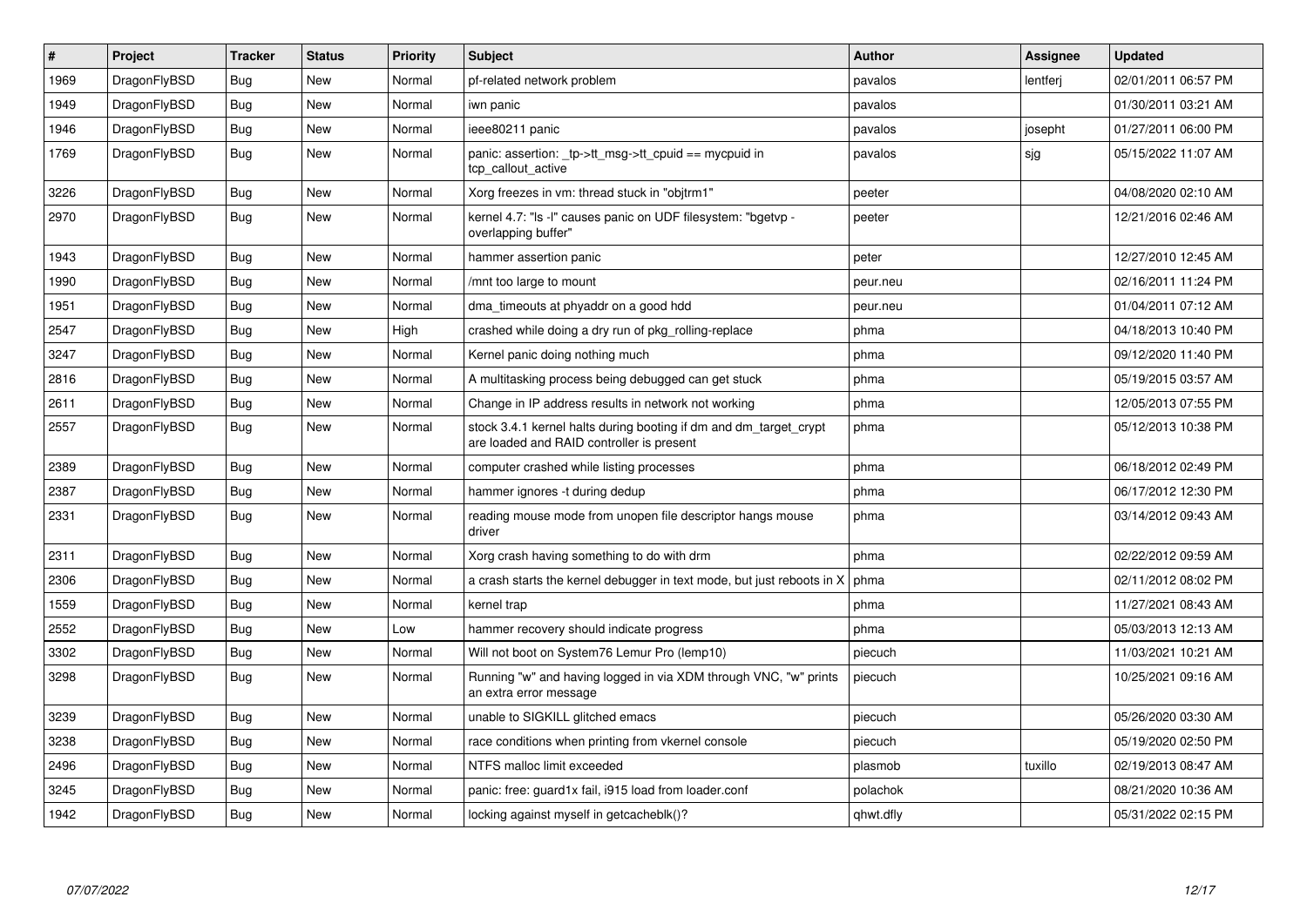| #    | Project      | <b>Tracker</b> | <b>Status</b> | <b>Priority</b> | Subject                                                                                                                                                                                           | Author       | Assignee | <b>Updated</b>      |
|------|--------------|----------------|---------------|-----------------|---------------------------------------------------------------------------------------------------------------------------------------------------------------------------------------------------|--------------|----------|---------------------|
| 1917 | DragonFlyBSD | Bug            | New           | Normal          | panic: assertion: (RB_EMPTY(&ip->rec_tree) && (ip->flags &<br>HAMMER INODE XDIRTY) == 0)    (!RB EMPTY(&ip->rec tree)<br>&& (ip->flags & HAMMER_INODE_XDIRTY) != 0) in<br>hammer_flush_inode_done | qhwt.dfly    |          | 11/24/2010 03:23 AM |
| 1876 | DragonFlyBSD | Bug            | <b>New</b>    | Normal          | devfs in $ ail + logging$ out from console(ttyv1+) -> panic                                                                                                                                       | qhwt.dfly    | tuxillo  | 05/31/2022 03:24 PM |
| 2371 | DragonFlyBSD | <b>Bug</b>     | New           | Normal          | Timezone problem with America/Sao Paulo                                                                                                                                                           | raitech      |          | 05/17/2012 01:42 PM |
| 3313 | DragonFlyBSD | Bug            | New           | Normal          | Can't boot from my live USB at all. The kernel loading process<br>hangs.                                                                                                                          | rempas       |          | 06/03/2022 12:16 AM |
| 2822 | DragonFlyBSD | <b>Bug</b>     | <b>New</b>    | Normal          | USB 3.0 stick throws "reading primary partition table: error<br>accessing offset 000[] for 152" error, while the stick works on any<br>other OS I tested                                          | revuwa       | profmakx | 06/29/2015 05:56 AM |
| 2675 | DragonFlyBSD | Bug            | <b>New</b>    | Low             | Ultimate N WiFi Link 5300 get iwn_intr: fatal firmware error on 5GHz                                                                                                                              | revuwa       |          | 05/11/2021 04:07 AM |
| 1836 | DragonFlyBSD | Bug            | <b>New</b>    | Normal          | Incorrect TCP checksum show up in tcpdump                                                                                                                                                         | robgar1      |          | 05/15/2022 11:22 AM |
| 2430 | DragonFlyBSD | <b>Bug</b>     | New           | Normal          | Alternate Password Hash method                                                                                                                                                                    | robin.carey1 |          | 10/07/2012 06:28 AM |
| 2138 | DragonFlyBSD | <b>Bug</b>     | New           | Normal          | > 100% CPU usage                                                                                                                                                                                  | robin.carey1 |          | 09/26/2011 12:20 PM |
| 600  | DragonFlyBSD | <b>Bug</b>     | <b>New</b>    | Low             | /sys/libkern/karc4random                                                                                                                                                                          | robin carey5 | profmakx | 01/19/2015 03:07 AM |
| 2626 | DragonFlyBSD | <b>Bug</b>     | New           | Normal          | iwn driver drops with error: "firmware error 'iwn intr: fatal firmware<br>error""                                                                                                                 | rodyaj       |          | 01/09/2014 05:50 AM |
| 2738 | DragonFlyBSD | Bug            | <b>New</b>    | Normal          | Hammer: Strange behavior when trying to recover old version of<br>moved file                                                                                                                      | roland       |          | 11/20/2014 08:02 AM |
| 3141 | DragonFlyBSD | Bug            | <b>New</b>    | Normal          | dhclient blocks boot process                                                                                                                                                                      | rowo         |          | 12/16/2018 11:01 AM |
| 2887 | DragonFlyBSD | Bug            | <b>New</b>    | Low             | Missing extattr_namespace_to_string and<br>extattr_string_to_namespace functions                                                                                                                  | rubenk       |          | 02/06/2016 05:09 AM |
| 2423 | DragonFlyBSD | Bug            | <b>New</b>    | Urgent          | After multiple panics/locks, hitting KKASSERT in<br>hammer init cursor                                                                                                                            | rumcic       |          | 09/18/2012 02:28 AM |
| 2080 | DragonFlyBSD | Bug            | New           | Normal          | panic: lockmgr thrd sleep: called from interrupt, ipi, or hard code<br>section                                                                                                                    | rumcic       |          | 05/30/2011 05:06 PM |
| 2072 | DragonFlyBSD | Bug            | <b>New</b>    | Normal          | Fatal trap 12: stopped at lwkt_send_ipiq3                                                                                                                                                         | rumcic       |          | 05/17/2011 04:12 AM |
| 1975 | DragonFlyBSD | <b>Bug</b>     | <b>New</b>    | Normal          | Applications seg fault in select() and poll()                                                                                                                                                     | rumcic       |          | 05/31/2022 02:58 PM |
| 1874 | DragonFlyBSD | Bug            | New           | Normal          | mpd listening on all IPs, accepting only on one                                                                                                                                                   | rumcic       |          | 05/08/2011 01:01 PM |
| 1873 | DragonFlyBSD | <b>Bug</b>     | New           | Normal          | Panic upon usb mouse detach and reattaching                                                                                                                                                       | rumcic       |          | 02/01/2011 09:53 AM |
| 1192 | DragonFlyBSD | Submit         | New           | Normal          | KKASSERTs in sys/kern/uipc_{msg,socket}.c are too strict                                                                                                                                          | rumcic       |          | 05/11/2021 04:07 AM |
| 2316 | DragonFlyBSD | <b>Bug</b>     | New           | Normal          | Ungraceful invalid password handling for adding a new user in the<br>installer                                                                                                                    | rune         |          | 04/27/2012 11:23 PM |
| 3047 | DragonFlyBSD | Bug            | New           | Normal          | HAMMER critical write error                                                                                                                                                                       | samuel       |          | 06/19/2019 09:50 AM |
| 2123 | DragonFlyBSD | <b>Bug</b>     | New           | Normal          | hammer is losing files                                                                                                                                                                            | schmir       |          | 08/30/2011 07:56 PM |
| 2042 | DragonFlyBSD | <b>Bug</b>     | New           | Normal          | kernel panic, when run boot0cfg                                                                                                                                                                   | sepherosa    |          | 05/31/2022 03:01 PM |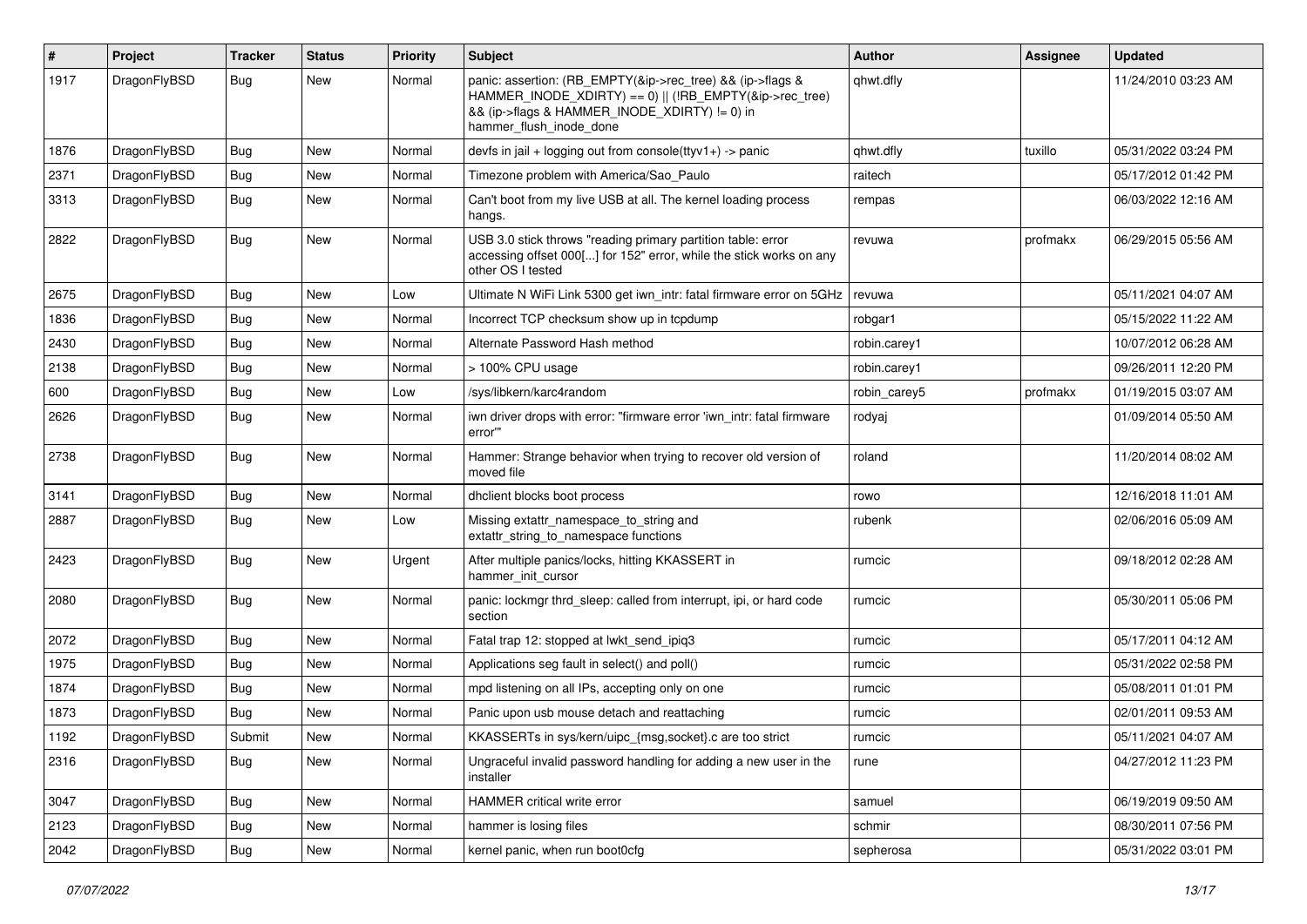| $\sharp$ | Project      | <b>Tracker</b> | <b>Status</b> | <b>Priority</b> | Subject                                                                              | Author     | Assignee | <b>Updated</b>      |
|----------|--------------|----------------|---------------|-----------------|--------------------------------------------------------------------------------------|------------|----------|---------------------|
| 1944     | DragonFlyBSD | Bug            | New           | Normal          | panic: backing_object 0xdea7b258 was somehow re-referenced<br>during collapse!       | sepherosa  |          | 12/27/2010 02:06 AM |
| 2933     | DragonFlyBSD | Submit         | <b>New</b>    | Normal          | Remove unix domain socket support from cat(1)                                        | sevan      |          | 08/01/2016 08:10 PM |
| 2924     | DragonFlyBSD | Bug            | New           | Normal          | cat -v fails to tag characters in extended table with M- prefix with<br>some locales | sevan      |          | 07/11/2016 07:18 AM |
| 2124     | DragonFlyBSD | Bug            | <b>New</b>    | Normal          | getty repeating too quickly on port /dev/ttyv0                                       | sgeorge.ml |          | 09/01/2011 04:28 AM |
| 2891     | DragonFlyBSD | <b>Bug</b>     | New           | Normal          | Kernel panic in IEEE802.11 related code                                              | shamaz     |          | 05/29/2016 05:49 PM |
| 2863     | DragonFlyBSD | <b>Bug</b>     | <b>New</b>    | Normal          | HAMMER synch tid is zero                                                             | shamaz     |          | 12/12/2015 11:24 PM |
| 2820     | DragonFlyBSD | <b>Bug</b>     | <b>New</b>    | Normal          | TP-Link USB Wi-Fi adapter cannot be reattached to the system                         | shamaz     |          | 05/22/2015 09:45 PM |
| 1961     | DragonFlyBSD | <b>Bug</b>     | <b>New</b>    | Normal          | Can't create dump from DDB                                                           | shamaz     |          | 01/29/2011 09:02 PM |
| 1935     | DragonFlyBSD | <b>Bug</b>     | <b>New</b>    | Normal          | mouse does not work after switching between x and console                            | shamaz     |          | 12/13/2010 10:06 AM |
| 1884     | DragonFlyBSD | Bug            | New           | Normal          | System completely freezes while listening music (devbuf: malloc<br>limit exceeded)   | shamaz     |          | 01/24/2011 05:00 PM |
| 2141     | DragonFlyBSD | Bug            | <b>New</b>    | Urgent          | loader and/or documentation broken                                                   | sjg        |          | 01/20/2012 10:51 AM |
| 2061     | DragonFlyBSD | <b>Bug</b>     | <b>New</b>    | Normal          | USB keyboard boot panic                                                              | sjg        |          | 05/04/2012 12:20 AM |
| 1786     | DragonFlyBSD | <b>Bug</b>     | New           | Normal          | Calling NULL function pointer initiates panic loop                                   | sjg        |          | 10/11/2010 05:28 PM |
| 1964     | DragonFlyBSD | <b>Bug</b>     | <b>New</b>    | Normal          | iwn (panic assertion : wlan assert serialized)                                       | sjmm.ptr   | josepht  | 02/01/2011 12:57 PM |
| 2936     | DragonFlyBSD | Bug            | <b>New</b>    | Normal          | loader.efi crashes while loading kernel                                              | spaceille  |          | 08/20/2016 06:17 AM |
| 2587     | DragonFlyBSD | <b>Bug</b>     | New           | Normal          | SATA DVD writer not detected by DragonFly                                            | srussell   |          | 09/04/2020 08:55 AM |
| 2586     | DragonFlyBSD | <b>Bug</b>     | <b>New</b>    | Normal          | pf: "modulate" state seems problematic                                               | srussell   |          | 09/25/2013 07:36 PM |
| 2077     | DragonFlyBSD | <b>Bug</b>     | New           | Normal          | USB devices conflicting                                                              | srussell   |          | 05/17/2011 05:12 PM |
| 3129     | DragonFlyBSD | <b>Bug</b>     | <b>New</b>    | High            | Kernel panic with 5.2.0 on A2SDi-4C-HLN4F                                            | stateless  |          | 04/24/2018 12:50 AM |
| 2055     | DragonFlyBSD | Bug            | <b>New</b>    | Normal          | $ssh + IPV6 + bridge \Rightarrow connection freezes$                                 | steve      |          | 04/24/2011 07:13 PM |
| 2004     | DragonFlyBSD | <b>Bug</b>     | New           | Normal          | LWKT_WAIT_IPIQ panic                                                                 | steve      |          | 03/08/2011 05:46 PM |
| 2020     | DragonFlyBSD | <b>Bug</b>     | New           | Low             | Port brcm80211 driver from Linux to DragonFly BSD                                    | studer     |          | 03/05/2011 10:54 PM |
| 2082     | DragonFlyBSD | <b>Bug</b>     | <b>New</b>    | Normal          | dfbsd 2.10.1 amd64 - mc port build error with 'bmake bin-install'                    | sun-doctor |          | 05/25/2011 07:18 PM |
| 2509     | DragonFlyBSD | <b>Bug</b>     | New           | Normal          | Redefinition of DIRBLKSIZ in restore(8)                                              | swildner   |          | 06/04/2022 04:40 AM |
| 1913     | DragonFlyBSD | <b>Bug</b>     | <b>New</b>    | Normal          | panic: assertion: ip->flush_state != HAMMER_FST_FLUSH in<br>hammer_flush_inode_core  | swildner   |          | 11/20/2010 05:27 PM |
| 1907     | DragonFlyBSD | <b>Bug</b>     | New           | Normal          | Hammer crash in hammer flusher flush()                                               | swildner   |          | 11/11/2010 05:07 AM |
| 2915     | DragonFlyBSD | <b>Bug</b>     | New           | High            | Hammer mirror-copy problem                                                           | t_dfbsd    |          | 08/25/2016 05:28 AM |
| 3217     | DragonFlyBSD | <b>Bug</b>     | New           | Normal          | rescue tools: make install fails if rescue folder doesn't exist                      | t dfbsd    |          | 11/27/2019 08:16 PM |
| 3135     | DragonFlyBSD | Submit         | New           | Normal          | Add EVFILT_RECV and EVFILT_SEND                                                      | tautolog   |          | 05/25/2018 09:59 PM |
| 3036     | DragonFlyBSD | <b>Bug</b>     | New           | Normal          | panic in icmp_redirect_start() ASSERT_IN_NETISR(0)                                   | tautolog   |          | 05/11/2017 07:27 PM |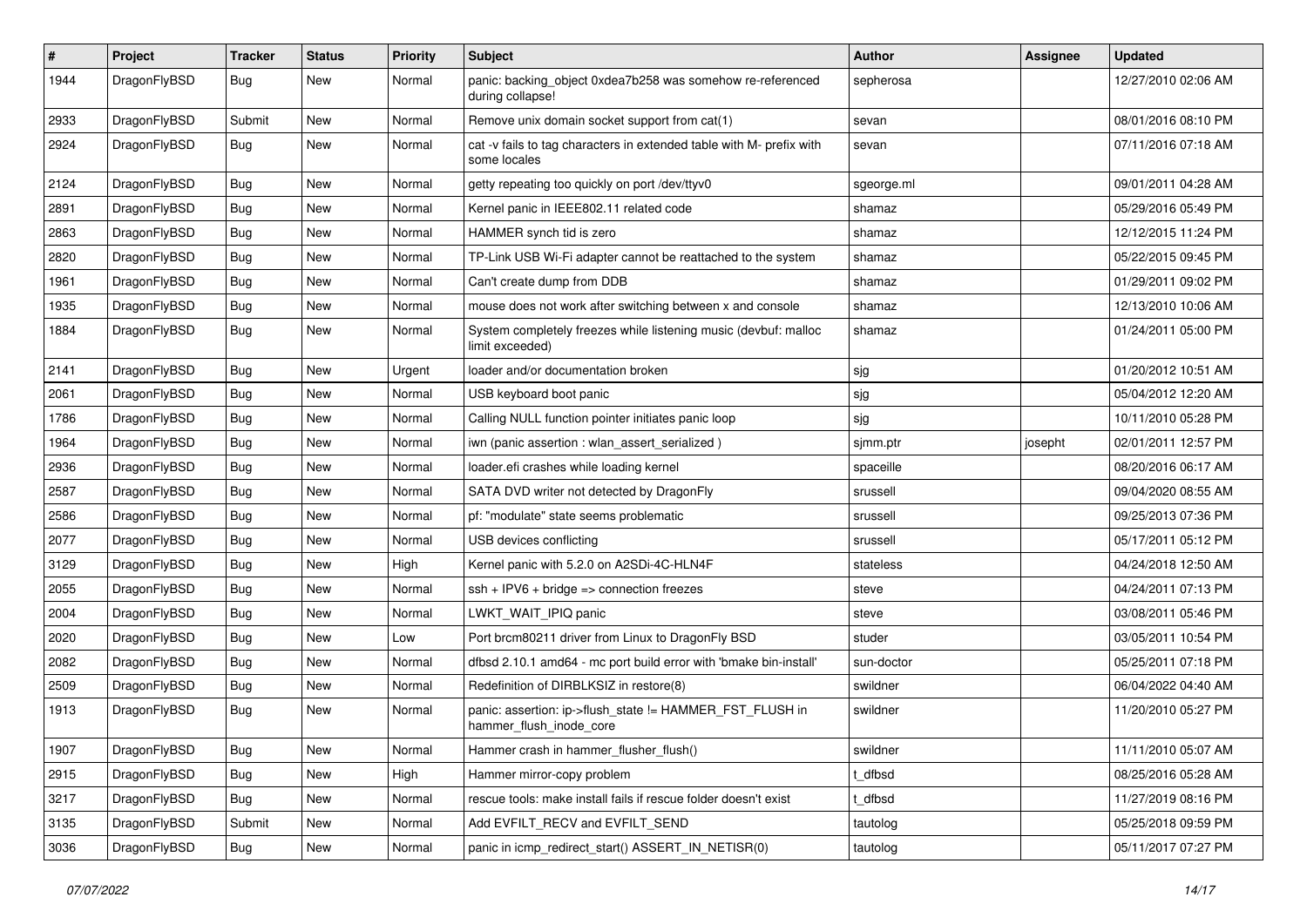| #    | Project      | <b>Tracker</b> | <b>Status</b> | <b>Priority</b> | Subject                                                                                                  | Author            | Assignee | <b>Updated</b>      |
|------|--------------|----------------|---------------|-----------------|----------------------------------------------------------------------------------------------------------|-------------------|----------|---------------------|
| 2921 | DragonFlyBSD | Submit         | <b>New</b>    | Normal          | Allow moused to accept userland mouse events                                                             | tautolog          |          | 05/11/2021 04:08 AM |
| 2609 | DragonFlyBSD | <b>Bug</b>     | New           | Normal          | master: panic: assertion<br>"LWKT_TOKEN_HELD_ANY(vm_object_token(object))" failed in<br>swp_pager_lookup | thomas.nikolajsen |          | 11/28/2013 11:36 AM |
| 2436 | DragonFlyBSD | Bug            | <b>New</b>    | Normal          | panic: assertion "lp->lwp_qcpu == dd->cpuid" failed in<br>dfly_acquire_curproc                           | thomas.nikolajsen |          | 01/23/2013 11:07 AM |
| 1984 | DragonFlyBSD | Bug            | <b>New</b>    | Normal          | hammer mount fails after crash - HAMMER: FIFO record bad head<br>signature                               | thomas.nikolajsen |          | 03/08/2011 06:57 PM |
| 3266 | DragonFlyBSD | <b>Bug</b>     | New           | High            | Filesystems broken due to "KKASSERT(count &<br>TOK_COUNTMASK);"                                          | tkusumi           |          | 03/15/2021 01:21 PM |
| 3316 | DragonFlyBSD | Bug            | New           | Normal          | hammer2 dirent create() allows creating >1 dirents with the same<br>name                                 | tkusumi           |          | 06/05/2022 12:35 PM |
| 3312 | DragonFlyBSD | Submit         | <b>New</b>    | Normal          | hammer2: redundant chain modify after chain creation                                                     | tkusumi           |          | 05/15/2022 01:35 PM |
| 3249 | DragonFlyBSD | Bug            | New           | Normal          | HAMMER2 fsync(2) not working properly                                                                    | tkusumi           |          | 09/21/2020 07:07 AM |
| 3246 | DragonFlyBSD | Bug            | New           | Normal          | HAMMER2 unable to handle ENOSPC properly                                                                 | tkusumi           |          | 09/04/2020 11:11 AM |
| 3184 | DragonFlyBSD | Bug            | <b>New</b>    | Normal          | tsleep(9) return value when PCATCH specified                                                             | tkusumi           |          | 04/03/2019 06:49 AM |
| 3142 | DragonFlyBSD | Submit         | New           | Normal          | lib/libdmsg: Unbreak using new API EVP_CIPHER_CTX_new()                                                  | tkusumi           |          | 07/08/2018 04:18 AM |
| 2857 | DragonFlyBSD | Bug            | <b>New</b>    | Normal          | hammer stalls via bitcoin-qt                                                                             | tkusumi           |          | 11/30/2015 06:52 AM |
| 2812 | DragonFlyBSD | <b>Bug</b>     | New           | Normal          | Panic on Intel DE3815TYKHE                                                                               | tmorp             |          | 05/14/2015 03:14 PM |
| 2930 | DragonFlyBSD | Bug            | New           | High            | 'objcache' causes panic during 'nfs_readdir'                                                             | tofergus          |          | 07/26/2016 01:09 PM |
| 2931 | DragonFlyBSD | <b>Bug</b>     | <b>New</b>    | Low             | 'gdb' of 'vkernel' unable to print backtrace                                                             | tofergus          |          | 07/26/2016 01:51 PM |
| 2473 | DragonFlyBSD | Bug            | New           | Normal          | Kernel crash when trying to up the wpi0 device (Dfly<br>v3.3.0.758.g47388-DEVELOPMENT)                   | tomaz             |          | 02/24/2014 08:50 AM |
| 3319 | DragonFlyBSD | <b>Bug</b>     | <b>New</b>    | Normal          | setproctitle() calls can change effect of later setproctitle() calls                                     | tonyc             |          | 06/29/2022 06:10 PM |
| 3252 | DragonFlyBSD | Bug            | <b>New</b>    | Normal          | tcsetattr/tcgetattr set errno incorrectly on non-TTY                                                     | tonyc             |          | 10/26/2020 09:34 PM |
| 3231 | DragonFlyBSD | <b>Bug</b>     | <b>New</b>    | Normal          | wifi drops on 5.8                                                                                        | tse               |          | 04/06/2020 05:08 AM |
| 3225 | DragonFlyBSD | <b>Bug</b>     | New           | Normal          | nfsd freeze when using qemu                                                                              | tse               |          | 03/17/2020 11:52 AM |
| 3208 | DragonFlyBSD | Bug            | New           | Normal          | Crash related to nfsd                                                                                    | tse               |          | 06/11/2020 05:52 AM |
| 3199 | DragonFlyBSD | Bug            | <b>New</b>    | Normal          | PFS label not found panic                                                                                | tse               |          | 08/21/2019 03:51 AM |
| 3197 | DragonFlyBSD | <b>Bug</b>     | New           | Normal          | DragonFly upgrades                                                                                       | tse               |          | 04/18/2020 04:18 PM |
| 3170 | DragonFlyBSD | Bug            | <b>New</b>    | Normal          | repeatable nfsd crash                                                                                    | tse               |          | 06/11/2020 05:52 AM |
| 2140 | DragonFlyBSD | Bug            | New           | High            | hammer_io_delallocate panic with 'duplicate entry' message                                               | ttw               |          | 10/07/2011 12:22 PM |
| 2495 | DragonFlyBSD | <b>Bug</b>     | New           | High            | DFBSD v3.3.0.960.g553fe7 - ocnt != 0" failed in<br>prop_object_release                                   | tuxillo           |          | 05/31/2022 04:08 PM |
| 3314 | DragonFlyBSD | <b>Bug</b>     | New           | Normal          | Bring virtio_console(4) from FreeBSD                                                                     | tuxillo           | tuxillo  | 05/29/2022 08:24 AM |
| 3196 | DragonFlyBSD | Bug            | New           | Normal          | test issue after redmine upgrade (2)                                                                     | tuxillo           |          | 07/05/2019 04:33 AM |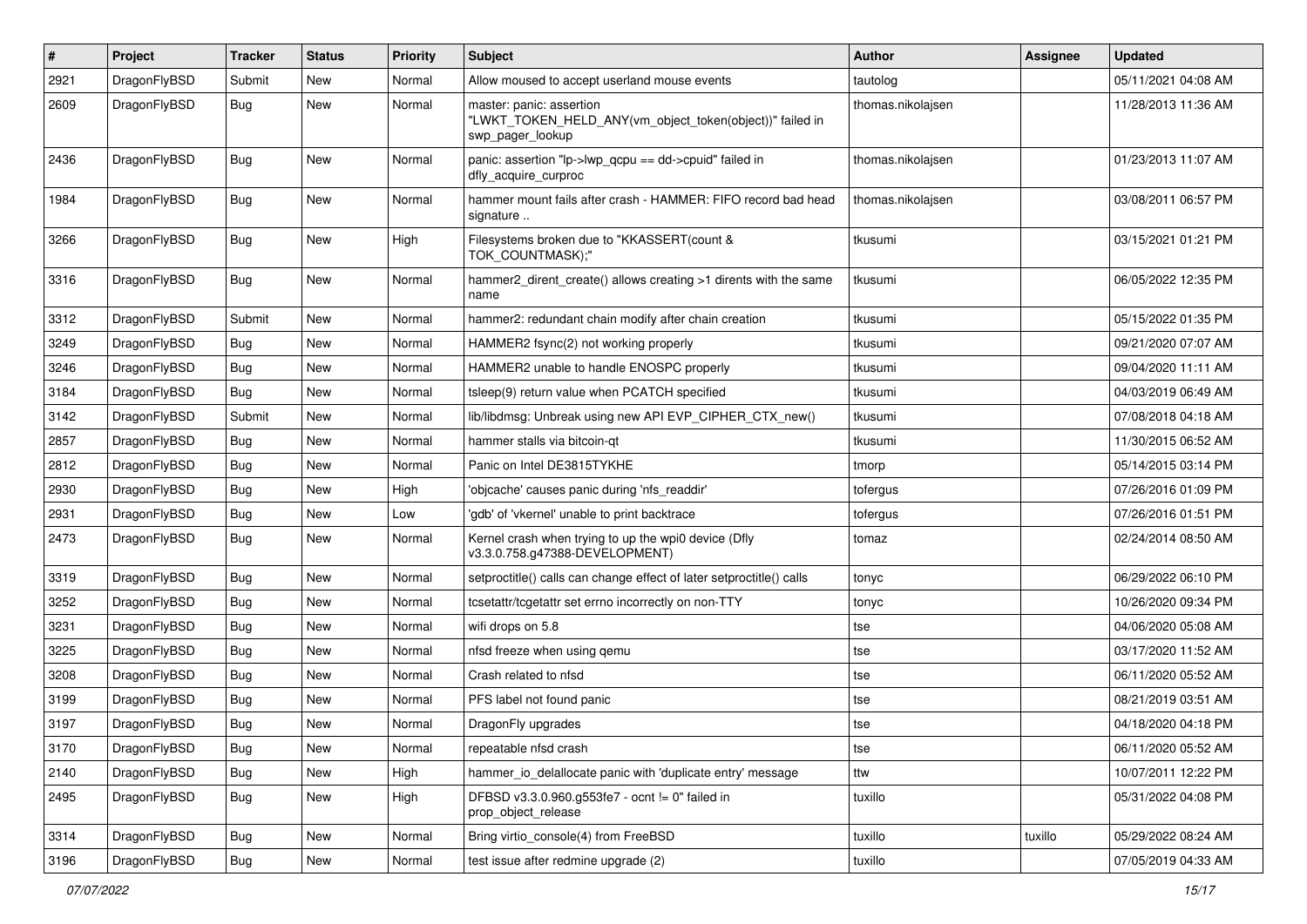| $\vert$ # | Project      | <b>Tracker</b> | <b>Status</b> | <b>Priority</b> | <b>Subject</b>                                                                               | Author    | Assignee  | <b>Updated</b>      |
|-----------|--------------|----------------|---------------|-----------------|----------------------------------------------------------------------------------------------|-----------|-----------|---------------------|
| 3157      | DragonFlyBSD | Bug            | <b>New</b>    | Normal          | TP-Link UE300 not working in 5.2-RELEASE                                                     | tuxillo   |           | 11/15/2018 02:08 PM |
| 2647      | DragonFlyBSD | Bug            | <b>New</b>    | Normal          | HAMMER panic on 3.6.0                                                                        | tuxillo   |           | 05/11/2021 03:54 AM |
| 2641      | DragonFlyBSD | Bug            | <b>New</b>    | Normal          | Panic when loading natapci as module                                                         | tuxillo   |           | 05/11/2021 03:54 AM |
| 2630      | DragonFlyBSD | Bug            | New           | Normal          | Bring in latest iconv fixes from FreeBSD10 as well as csmapper<br>updates                    | tuxillo   |           | 05/11/2021 03:54 AM |
| 2629      | DragonFlyBSD | Bug            | New           | Normal          | Replace gcc44 with llvm34, clang34, and libc++                                               | tuxillo   |           | 06/02/2014 02:30 PM |
| 2498      | DragonFlyBSD | Bug            | <b>New</b>    | Normal          | DFBSD v3.2.2-RELEASE - LIST_FIRST(&bp->b_dep) == NULL"<br>failed in vfs vmio release         | tuxillo   |           | 05/31/2022 04:09 PM |
| 2283      | DragonFlyBSD | Bug            | <b>New</b>    | Normal          | DFBSD DragonFly v2.13.0.957.g4f459 - pmap_release: page<br>should already be gone 0xc27120bc | tuxillo   |           | 01/23/2012 03:03 AM |
| 2224      | DragonFlyBSD | <b>Bug</b>     | <b>New</b>    | Normal          | v2.13.0.291.gaa7ec - Panic on fq while installing world                                      | tuxillo   |           | 11/18/2011 01:40 AM |
| 2171      | DragonFlyBSD | Bug            | New           | Normal          | DFBSD v2.13.0.151.gdc8442 - panic: assertion "(*ptep &<br>$(PG_MANAGED PG_V)$ == PG_V"       | tuxillo   |           | 11/04/2011 05:06 PM |
| 2166      | DragonFlyBSD | <b>Bug</b>     | <b>New</b>    | Normal          | DFBSD v2.13.0.109.g05b9d - Strange lockups                                                   | tuxillo   |           | 10/29/2011 11:20 AM |
| 2129      | DragonFlyBSD | Bug            | <b>New</b>    | Normal          | DFBSD v2.11.0.661.gf9438 i386 - panic: lockmgr thrd_sleep                                    | tuxillo   |           | 09/05/2011 09:49 AM |
| 2084      | DragonFlyBSD | Bug            | <b>New</b>    | Normal          | DFBSD v2.11.0.242.g4d317 - panic: zone: entry not free                                       | tuxillo   |           | 07/03/2012 01:23 AM |
| 2078      | DragonFlyBSD | Bug            | New           | Normal          | DFBSD i386 v2.11.0.201.g3ed2f - Panic during installworld into a<br>vn0 device               | tuxillo   |           | 05/19/2011 07:50 PM |
| 1959      | DragonFlyBSD | <b>Bug</b>     | New           | Normal          | DFBSD v2.9.1.422.gc98f2 - Panic during boot - IPv6 and PF                                    | tuxillo   |           | 01/13/2011 03:37 AM |
| 1867      | DragonFlyBSD | Bug            | <b>New</b>    | Normal          | it(4) motherboard and fan problems                                                           | tuxillo   |           | 07/08/2011 10:48 AM |
| 2828      | DragonFlyBSD | Bug            | New           | High            | On AMD APUs and Bulldozer CPUs, the machdep.cpu_idle_hlt<br>sysctl should be 3 by default    | vadaszi   | vadaszi   | 05/11/2021 04:07 AM |
| 2071      | DragonFlyBSD | Bug            | New           | High            | Panic on assertion: (int)(flg->seq - seq) > 0 in hammer_flusher_flush<br>after inode error   | vsrinivas |           | 06/12/2011 07:59 AM |
| 2490      | DragonFlyBSD | <b>Bug</b>     | New           | Normal          | nmalloc should color addresses to avoid cache bank conflictsw                                | vsrinivas |           | 06/10/2014 05:51 AM |
| 2489      | DragonFlyBSD | Bug            | <b>New</b>    | Normal          | nmalloc doesn't cache VA for allocations > 8KB                                               | vsrinivas |           | 06/10/2014 05:51 AM |
| 2154      | DragonFlyBSD | <b>Bug</b>     | New           | Normal          | vkernel copyout() doesn't return EFAULT on error                                             | vsrinivas |           | 10/20/2011 03:53 AM |
| 2136      | DragonFlyBSD | Bug            | <b>New</b>    | Normal          | socketpair() doesn't free file descriptors on copyout failure                                | vsrinivas |           | 04/05/2013 09:13 AM |
| 2113      | DragonFlyBSD | Bug            | <b>New</b>    | Normal          | nmalloc threaded program fork leak                                                           | vsrinivas | vsrinivas | 08/11/2011 07:25 PM |
| 2085      | DragonFlyBSD | <b>Bug</b>     | New           | Normal          | panic: assertion: (m->flags & PG_MAPPED) == 0 in<br>vm_page_free_toq                         | vsrinivas |           | 06/10/2011 07:48 AM |
| 1861      | DragonFlyBSD | <b>Bug</b>     | New           | Normal          | panic via kprintf (lockmgr called in a hard section)                                         | vsrinivas |           | 10/11/2010 12:56 AM |
| 1185      | DragonFlyBSD | <b>Bug</b>     | New           | High            | need a tool to merge changes into /etc                                                       | wa1ter    |           | 02/18/2014 06:02 AM |
| 3124      | DragonFlyBSD | Bug            | New           | High            | DragonFlyBSD 5.0.2 with Hammer2 with UEFI install doesn't boot                               | wiesl     |           | 06/18/2019 05:07 AM |
| 2886      | DragonFlyBSD | Bug            | New           | Normal          | dragonfly mail agent: sending a testmail causes high system load                             | worf      |           | 02/05/2016 05:53 AM |
| 2252      | DragonFlyBSD | Bug            | New           | Low             | snd hda not useable if loaded via /boot/loader.conf                                          | xbit      | swildner  | 12/14/2011 12:23 AM |